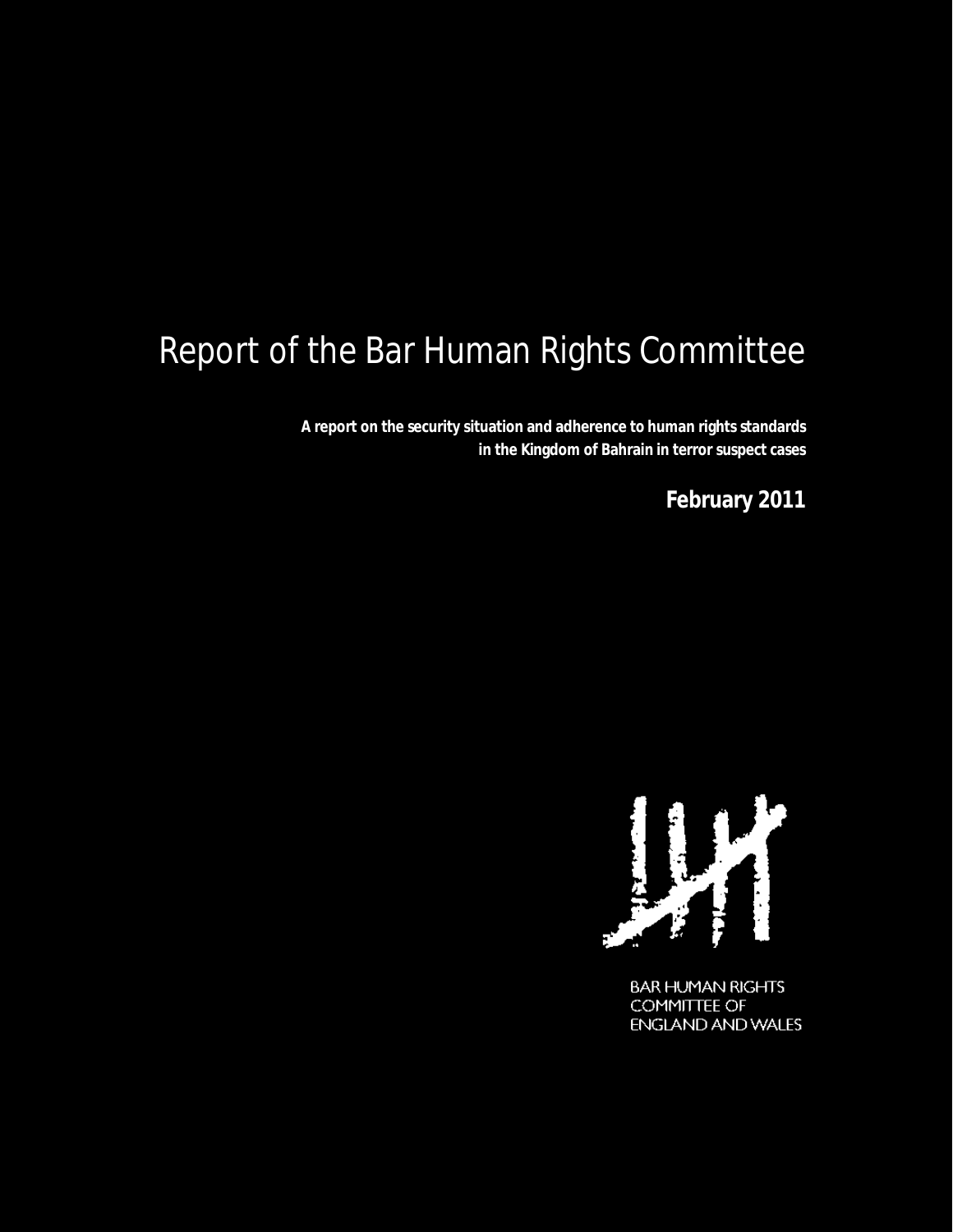BAR HUMAN RIGHTS COMMITTEE

The Bar Human Rights Committee of England and Wales ("BHRC") is the international human rights arm of the Bar of England and Wales. It is an independent body concerned with protecting the rights of advocates, judges and human rights defenders around the world. The Committee is concerned with defending the rule of law and internationally recognised legal standards relating to human rights and the right to a fair trial.

The remit of BHRC extends to all countries of the world, apart from its own jurisdiction of England & Wales. This reflects the Committee's need to maintain its role as an independent but legally qualified observer, critic and advisor, with internationally accepted rule of law principles at the heart of its agenda.

#### *Acknowledgments*

The mission to Manama, Bahrain took place between 12 and 16 October 2010 and was undertaken by Pete Weatherby, Barrister at Garden Court North Chambers, Manchester and Garden Court Chambers, London, and Sally Longworth, Project Coordinator for the BHRC and called to the Bar of England and Wales in 2010.

Responsibility for the content of this report, and the views expressed within, lies solely with the Bar Human Rights Committee. Copyright © 2011 Bar Human Rights Committee, www.barhumanrights.org.uk

The BHRC would like to thank all those who met with its representatives during their visit and contributed to the findings in this report.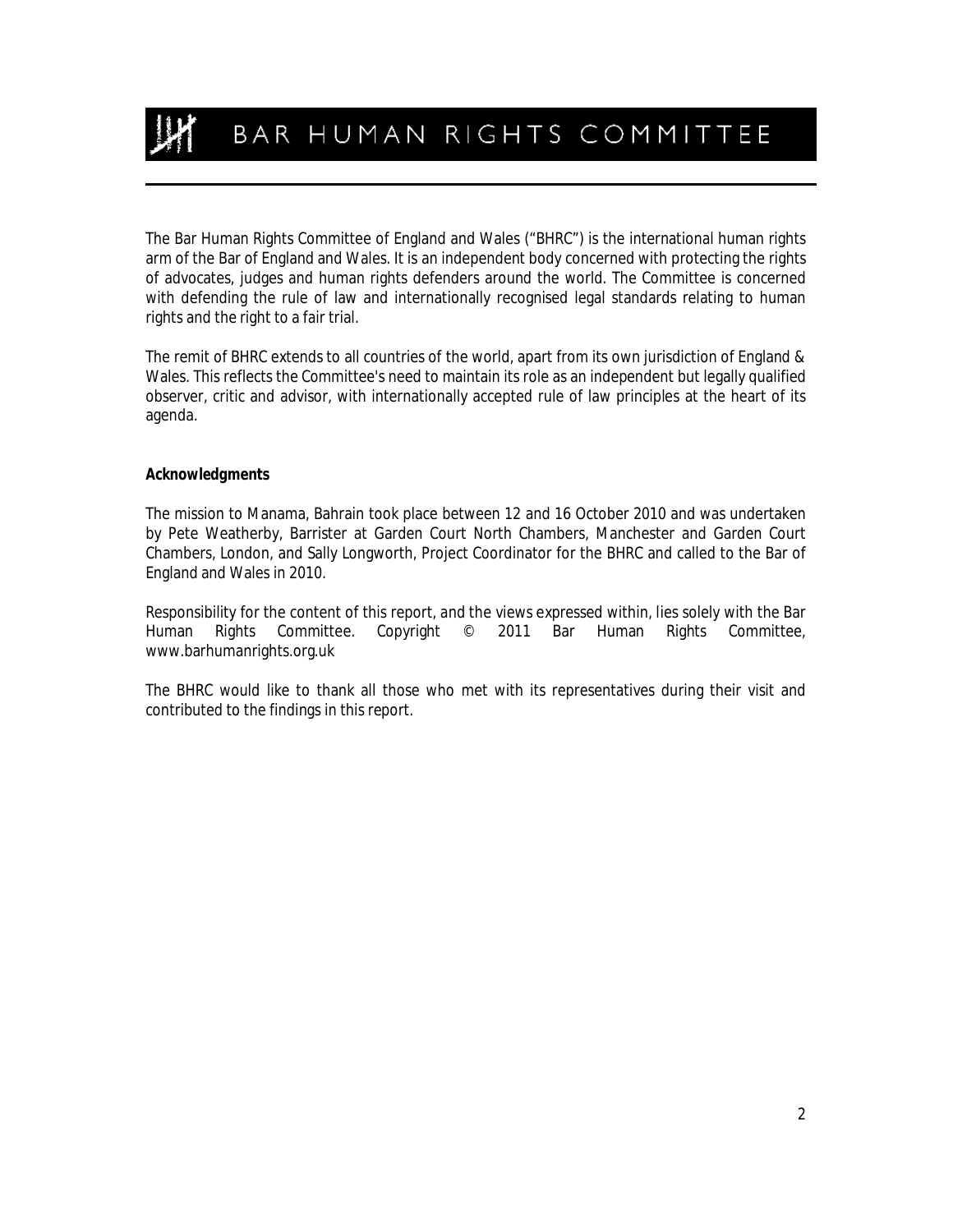# **Introduction**

In early July 2010, the BHRC undertook a mission to observe parts of the trials of two groups of individuals accused of offences connected to protests and tyre burnings. The report of the initial mission is available online at:

http://www.barhumanrights.org.uk/docs/2010/BHRC\_Bahrain\_trial\_observation\_July2010.pdf.

The report highlighted the particular concern of the BHRC that during the arrest, detention and trial of the accused there was credible evidence that the following human rights were breached:

- The right not to be tortured or subjected to cruel, inhuman or degrading treatment as proscribed in the Convention against Torture and Other Cruel, Inhuman or Degrading Treatment or Punishment 1984 ("CAT"),<sup>1</sup> International Covenant on Civil and Political Rights ("ICCPR")<sup>2</sup> and the Arab Charter of Human Rights ("ACHR")<sup>3</sup> to which the Kingdom of Bahrain is party.
- The right to a fair trial as proscribed by the ICCPR<sup>4</sup> and ACHR,<sup>5</sup> to which the Kingdom of Bahrain is party.

Consequently, the BHRC made a series of recommendations to the Kingdom of Bahrain, including that Bahrain should:

- Set up a full independent inquiry to investigate the allegations of torture of detainees, in accordance with Article 2 of CAT.
- Institute a properly independent and impartial commission to receive and handle with individual complaints of human rights violations.
- Ratify the Optional Protocol to the CAT allowing for independent scrutiny of detention facilities and procedures.
- Ensure that all security personnel are trained to recognise and uphold international standards against torture and mistreatment of detainees.
- Ensure that all prosecutions are instituted and conducted in accordance with the domestic law and international fair trial standards.
- Ensure that all persons placed under arrest are taken to a police station as soon as possible and allowed free access to legal advice and representation, in accordance with Article 14 of the ICCPR.
- Ensure that detainees are allowed access to independent medical experts in private.
- Amend the Protecting Society from Terrorists Act No.58 (2006) ("Law No. 58 of 2006") which the UN Special Rapporteur on torture has advised provides a far too wide definition of

1

<sup>&</sup>lt;sup>1</sup> Convention against Torture and Other Cruel, Inhumane and Degrading Treatment and Punishment G.A. res. 39/46, annex, 39 U.N. GAOR Supp. (No. 51) at 197, U.N. Doc. A/39/51 (1984), adopted 10 December 1984, entered into force 26 June 1987 (1984), 1465 UNTS 85, article 11, available online at: http://www2.ohchr.org/english/law/cat.htm (hereinafter "CAT").

 $^2$  International Covenant on Civil and Political Rights, GA Res. 2200A (XXI), 21 U.N. GAOR Supp. (No. 16) at 52, U.N. Doc. A/6316 (1966), 999 UNTS 171, article 7, available at:

<sup>&</sup>lt;http://www2.ohchr.org/english/law/ccpr.htm> (hereinafter "ICCPR").

<sup>3</sup> League of Arab States, *Arab Charter on Human Rights*, 15 September 1994, article 13 available online at:

<sup>&</sup>lt;http://www.unhcr.org/refworld/docid/3ae6b38540.html> (hereinafter "ACHR").

<sup>4</sup> ICCPR *supra* n. 2, article 15. <sup>5</sup> ACHR, *supra* n. 3, article 7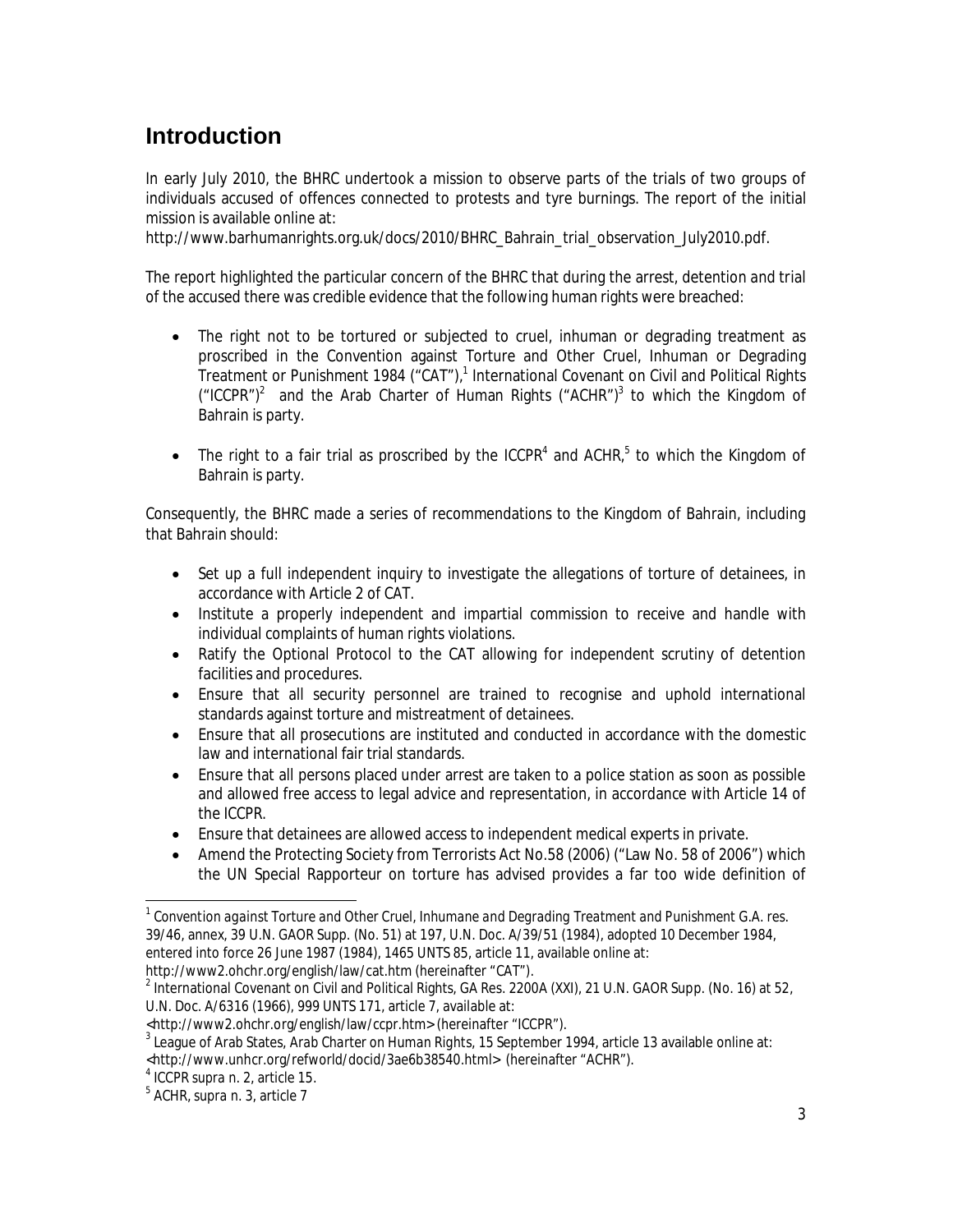"terrorism", and unacceptably impedes access to lawyers and review of detention by a court. <sup>6</sup>

On 18 October 2010, the BHRC 2010 report was raised in the House of Lords and Lord Howell, Minister of State at the Foreign and Commonwealth Office, agreed that the UK government would consider providing technical assistance to the Government of Bahrain in implementing the report's recommendations if so requested.<sup>7</sup>

The present mission took place in the context of widespread concerns from international nongovernmental organisations and the international media about human rights' violations during the arrest and detention of dissidents and protestors, including torture and inhuman and degrading treatment. The purpose of the mission was to provide an independent view on the events reported, to assess their credibility and analyse the fact pattern against the previous matters identified by the BHRC. The report therefore examines the circumstances surrounding and details of the arrests and detention of these terrorist suspects, and considers them in light of internationally recognised standards of human rights.

Twenty three of those arrested were identified by the Public Prosecutor as "leaders" of an alleged terrorist network. This figure has since risen to twenty five, and these detainees are being tried together in the main trial. The BHRC focused its investigation on these detainees and the pre-trial events. A full list of these detainees is provided at Annex A together with the charges included on the original indictment. It is to be noted that Jaafar Al Hasabi possesses dual Bahrain/British nationality and Mohmmed Habib Almuqdad has dual Swedish nationality. Two of the twenty five are opposition figures living in London who are being tried *in absentia*. The allegations centre on the organisation of anti-Government demonstrations, including tyre-burning protests.

During the mission, the BHRC met with the Deputy Prime Minister, His Excellency Shaikh Mohammed bin Mubarek Al Khalifa, the Minister of Interior, His Excellency Shaikh Rashid bin Abdulla Al-Khalifa, the Attorney General, Dr Ali Fadhul Al Buainain, the Secretary-General designate of the Gulf Cooperation Council (GCC), General Dr Abdul Latif Al Zayani, the Head of Public Security, Major General Tariq Bin Daina, and Under-Secretary for Legal Affairs, Brigadier Mahmood Bu Hamood, and doctors and officials within the Public Prosecutors Office. The mission also met with lawyers acting for the detainees, and family members of the detainees. In addition, the BHRC met with the British Ambassador and representatives of the US Embassy, representatives of the Bahrain Human Rights Society, the recently-resigned head of the National institution of Human Rights, the Bahrain Centre for Human Rights, and the Bahrain Youth Society for Human Rights, and other human rights defenders, members of the business community, and Dr Ali Salman, General Secretary of Islamic National Wefaq Committee. All meetings were conducted in English or in Arabic with the assistance of a translator.

<sup>&</sup>lt;sup>6</sup> Office of the High Commissioner for Human Rights Press Release, 'UN Special Rapporteur calls for further amendments to counter-terrorism legislation in Bahrain' 25 July 2006, available at:

<sup>&</sup>lt;http://www.ohchr.org/EN/NewsEvents/Pages/DisplayNews.aspx?NewsID=7236&LangID=E>.

 $7$  Lords Hansard, 18 October 2010, Column WA100, available online at:

<sup>&</sup>lt;http://www.publications.parliament.uk/pa/ld201011/ldhansrd/text/101018w0001.htm#1010188000812>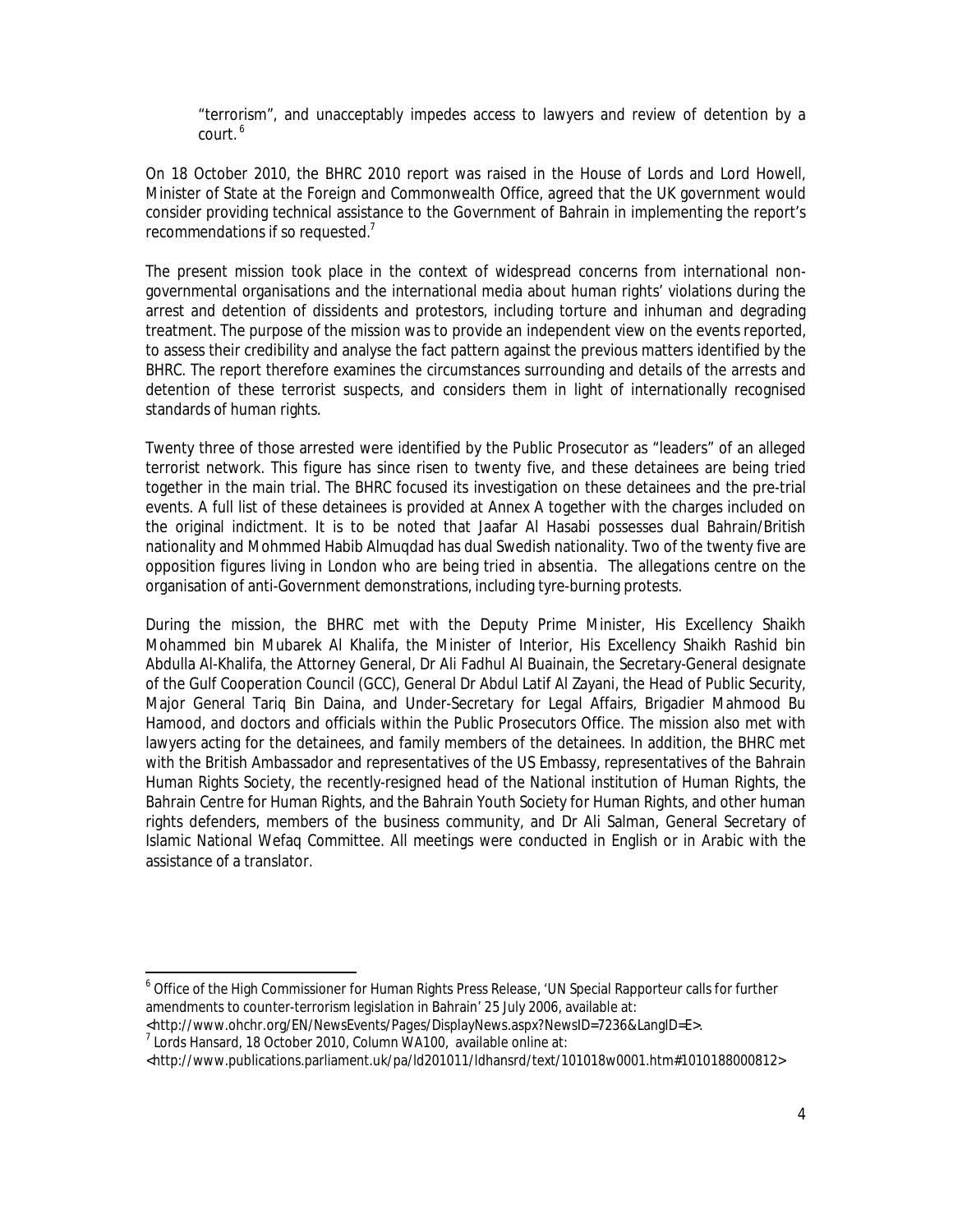The relevant legal framework has been set out extensively in previous reports of the BHRC and will not be repeated here.<sup>8</sup> However, reference to the applicable legal requirements is made throughout the report.

Prior to the mission, the BHRC sent letters to the King of Bahrain requesting to meet with those detainees referenced in the BHRC 2010 July trial observation report, and the current detainees. A letter was also sent to the Chair of the Bahrain Bar Society requesting a meeting. No replies were received to those letters. The BHRC reiterated its request to have access to the detainees to the Attorney General. However, this was not granted.

Following the mission, the BHRC sent letters to the Minister for the Interior, the Attorney-General and the Deputy Prime Minister in an attempt to constructively engage with them regarding the concerns highlighted in this report. Prior to publication, the BHRC sent a draft of this report to the Government of Bahrain for comment and received a formal response from the Ministry of Social Development. A summary of this response in English and the original Arabic document will be published alongside the BHRC's report on the BHRC's website. In its response, the Ministry welcomed the interest of the BHRC in the situation in Bahrain, but felt that the mission had been misinformed concerning various issues.

1

<sup>8</sup> See further *BHRC Report on Hearing Observation of Human Rights Defenders in Bahrain, 2009* and *BHRC Report on Hearing Observation: A Report of Hearings in (1) the Adary Park case and (2) the Ma'ameer case*, August 2010, available online at: www.barhumanrights.org.uk/reports.php (hereinafter "BHRC 2010 Bahrain report").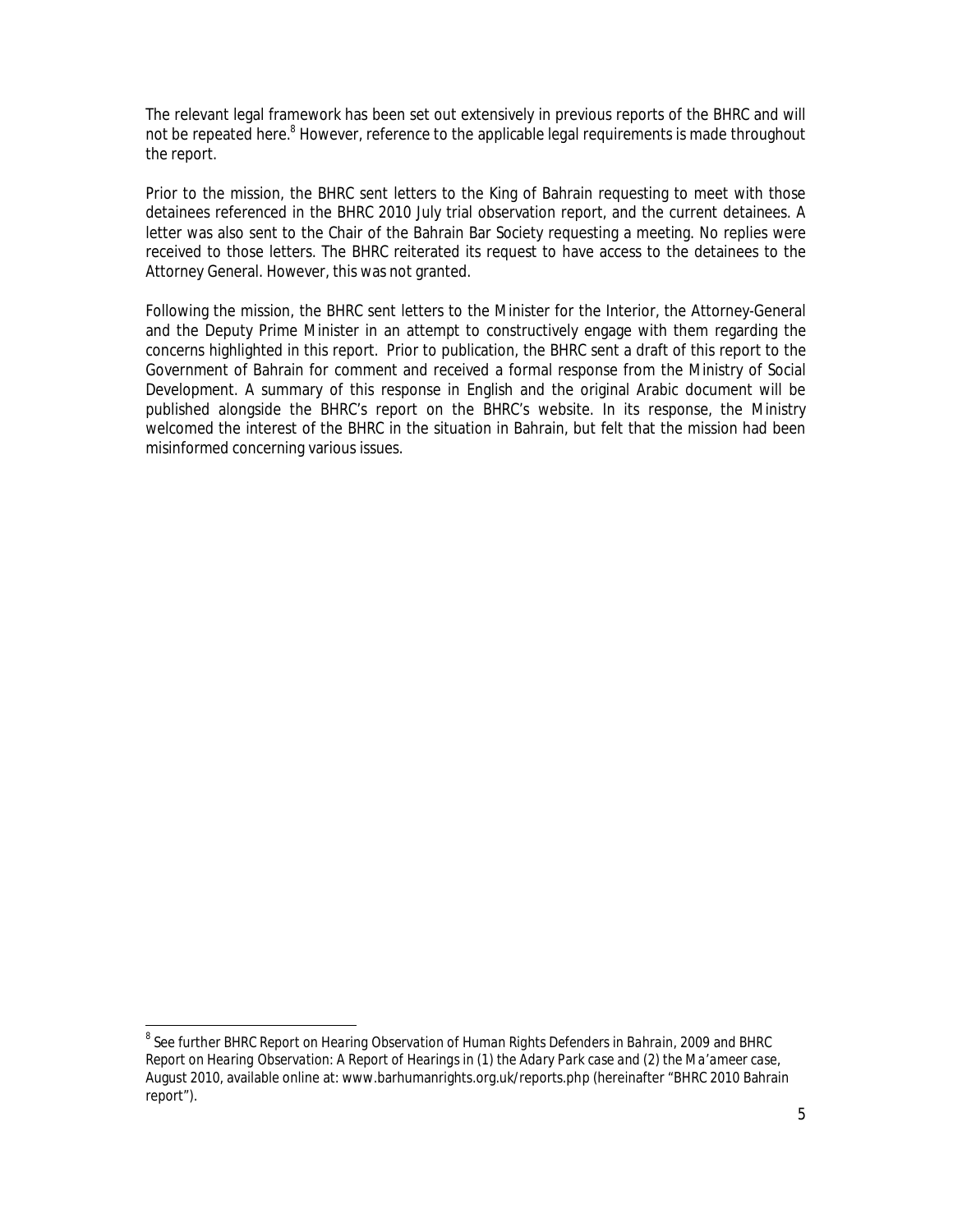#### **Overview of the situation in Bahrain**

On 13 August 2010, Dr Abduljalil Al Singace, a spokesperson for the opposition Haq movement, was arrested on his return to Bahrain from London. Whilst in the UK, Dr Al Singace had attended a seminar at the House of Lords on 5 August 2010, hosted by Baroness Falkner, which considered alleged human rights abuses in the Kingdom of Bahrain. Pete Weatherby, who conducted the July 2010 trial observation on behalf of the BHRC, was one of a number of speakers who addressed the seminar. Reports in a Bahraini newspaper linked the arrest of Dr Al Singace to the 5 August 2010 seminar.<sup>9</sup> On 9 November 2010, Lord Howell told the House of Lords that the British Ambassador to Bahrain had stressed to the Minister for the Interior that allegations of mistreatment of detainees should be fully investigated, and further that he had "expressed concern to a number of Bahraini Ministers at reports that Mr Al-Singace's arrest may have been connected with statements he made in the House of Lords in August 2010".<sup>10</sup> Lord Howell reiterated these statements on 25 November 2010, and noted that the British Embassy was closely monitoring the trial.<sup>11</sup>

The arrest of Dr Al Singace heralded the start of a crackdown on those alleged to be supporters of opposition movements, and protestors.<sup>12</sup> The BHRC received reports that approximately 300 people were detained following the arrest of Dr Al Singace in August 2010. However, the exact number of those arrested remains unclear. BHRC has been informed that further arrests took place in October, and thereafter, and the total number may be more than 400. The majority of detainees are associated with civil society activism and are members of the Shi'a community.

The wave of arrests coincided with the campaign period for parliamentary elections, which took place on 23 October 2010. A number of opposition groups had called for a boycott of the elections, asserting that they were undemocratic as they could have little or no impact on the composition or operation of the government. This period was marked by continuing protests some of which involved tyre burning, which further contributed to the atmosphere of tension.<sup>13</sup>

Following the initial arrests, the government issued a decree dissolving the Board of Directors and appointing an administrator to the Bahrain Human Rights Society (BHRS), an independent nongovernmental organisation with a long history, widely regarded as moderate and independent, was taken under government control by decree.<sup>14</sup>

On 28 August 2010, the BHRS held a press conference and issued statements condemning all types of violence, including tyre burning and that instigated by the authorities, and calling for the rights of the detainees to be respected in accordance with the provisions of the Constitution. On 29 August, reports appeared in the media that the BHRS had, amongst other things, given reasons in support of

 $\overline{a}$  $^9$  Al Watan, page 1 and others, published 15 August 2010, available online at: http://www.alwatannews.net/. <sup>10</sup> See Lords Hansard, 9 November 2010, Column WA50, available online at:

<sup>&</sup>lt;http://www.publications.parliament.uk/pa/ld201011/ldhansrd/text/101109w0001.htm#10110965000656>. <sup>11</sup> See Lords Hansard, 25 November 2010, Column WA 369, available online at:

<sup>&</sup>lt;http://www.publications.parliament.uk/pa/ld201011/ldhansrd/text/101125w0001.htm>.

<sup>&</sup>lt;sup>13</sup> See, for example, Keer, S. Fresh violence ahead of Bahrain poll, Financial Times, 15 September 2010, available at: <http://www.ft.com/cms/s/0/c955f762-c0a8-11df-94f9-00144feab49a.html#axzz16DsqBBUD>.

<sup>&</sup>lt;sup>14</sup> Amnesty International, Bahrain: Government Action Against Bahrain Human Rights Society Undermines *Basic Freedoms,* Public Statement AI Index: MDE 11/006/2010, issued 8 September 2010, available online at: <http://www.amnesty.org/en/library/asset/MDE11/006/2010/en/bab05c59-c296-47bd-a85b-76df1b370b45/mde110062010en.html>.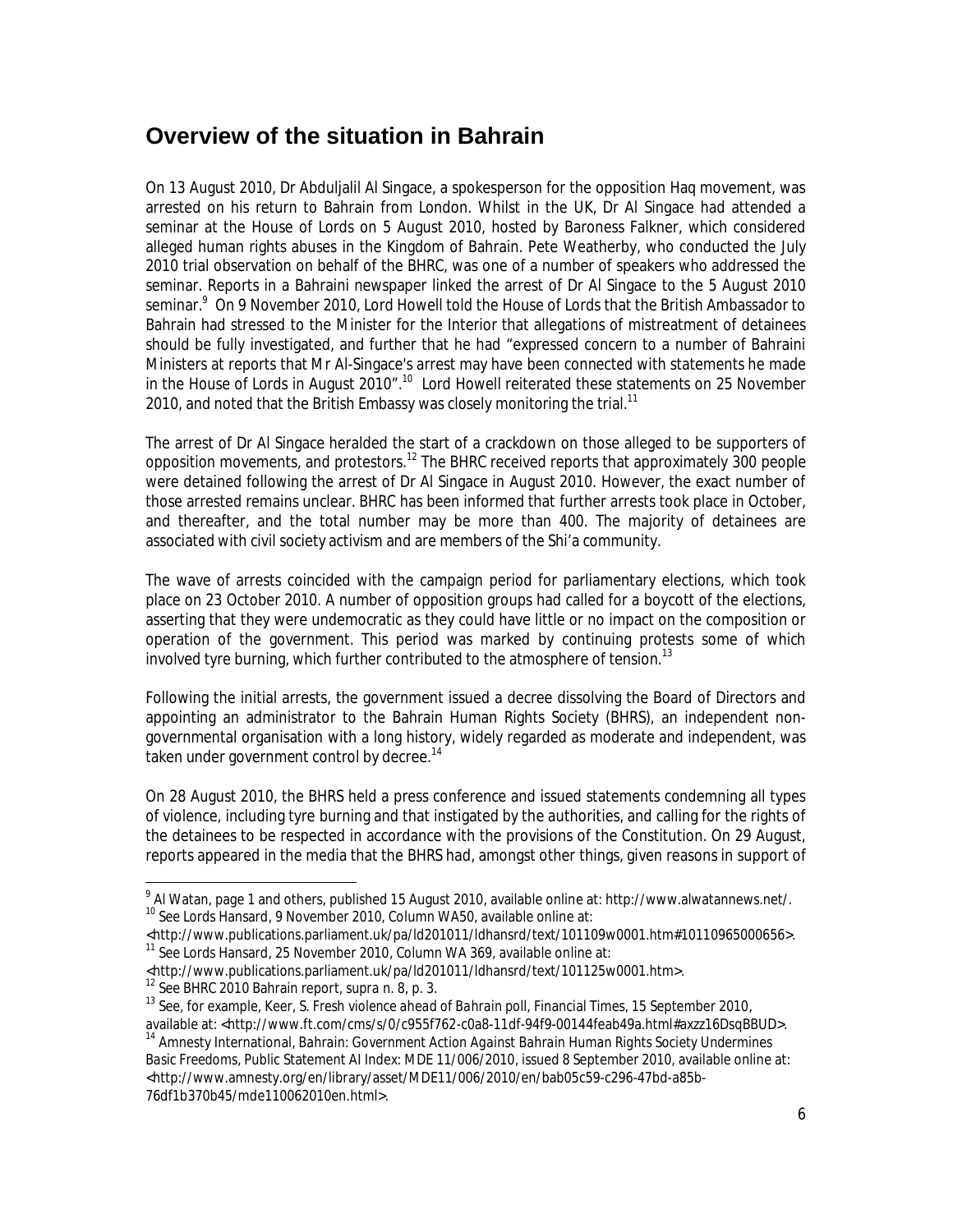the tyre burning. The Minister for Social Development appeared on Bahrain television on 2 September stating that the BHRS had legal and administrative irregularities. The BHRS attempted to arrange a meeting with the Minister regarding these statements. These attempts failed and the BHRS was notified that the Board of Directors had been dissolved and a new administrator appointed. The order dissolving the BHRS was dated 8 September and published on 9 September.

On 23 September, the Ministry of Social Development stated that the reason for the takeover was that the BHRS had conducted secret training of "Gulf Nationals". However, the Society has maintained that the Government was fully aware of its training, not least because the BHRS had applied to the Ministry of Social Development and subsequently the Ministry of Immigration for visas for attendees, with the agenda for the training attached. A "no objection" letter was issued by the Ministry of Social Development and two visas subsequently issued by the Ministry of Immigration. The training also received some local press coverage.

In this context, during the mission the BHRC attempted to contact the National Institution of Human Rights (NIHR), the state-sponsored body set up to oversee the human rights situation in the Kingdom in accordance with the Paris Principles.<sup>15</sup> Regrettably this proved difficult. The NIHR did not have a website at the time, nor did it appear to be functioning.

The NIHR was set up by Royal Decree 49 of 2009 and has 23 members appointed by the King, to serve four year terms from April 2010. During its mission, the BHRC did manage to speak with the first President of the NIHR, Salman Said Ali Kamal Al Din, who had been appointed to the post in May 2010 by the King, but had resigned in September. Mr Al Din is a veteran and highly respected human rights activist who was an ex-Vice President of the Bahrain Human Rights Society. It is clear that, despite the independence and autonomy of functioning emphasised in the *Paris Principles,* the Government appointed members to the Institute without consultation with Mr Al Din and it makeup was heavily pro-Government. The BHRC understands that to date Mr Al Din has not been replaced.

Following the mission, the BHRC received a communication from the NIHR. In this, the NIHR welcomed the Committee's work in Bahrain and indicated that the NIHR is, in fact, now functional. The NIHR highlighted that its work so far has included the monitoring of the 2010 elections, receiving complaints regarding human rights violations in the Kingdom, issuing a report into conditions at Jaw prison, mediating between the BHRS and the Ministry for Social Development, observing high profile public interest trials, and drafting the outline of a national human rights strategy. Time will tell whether the Institution can be an effective participant in the promotion of the rule of law and protection of human rights in Bahrain. As noted below, the work of the NIHR is not easily visible. However, the BHRC welcomed the offer of the NIHR to meet with the BHRC in the near future and engage in constructive dialogue on these important issues.

BHRC also received reports from opposition parliamentarians and officials of difficulties experienced by journalists in covering the elections. One prominent example was the refusal of permits to Al Jazeera journalists to cover the elections and there was particular concern that the local media had been required to print a Government-friendly version of a US State Department statement in September which had urged Bahrain not to choose between democracy and security.<sup>16</sup> A number of

<sup>&</sup>lt;sup>15</sup> Principles relating to the Status of National Institutions, A/RES/48/134 adopted by General Assembly resolution 48/134 of 20 December 1993, available online at:

<sup>&</sup>lt;http://www2.ohchr.org/english/law/parisprinciples.htm>.

<sup>16</sup> See Philip J. Crowley, Daily Press Briefing, *Bahrain*, available online at:

<sup>&</sup>lt;http://www.state.gov/video/?videoid=609836175001>.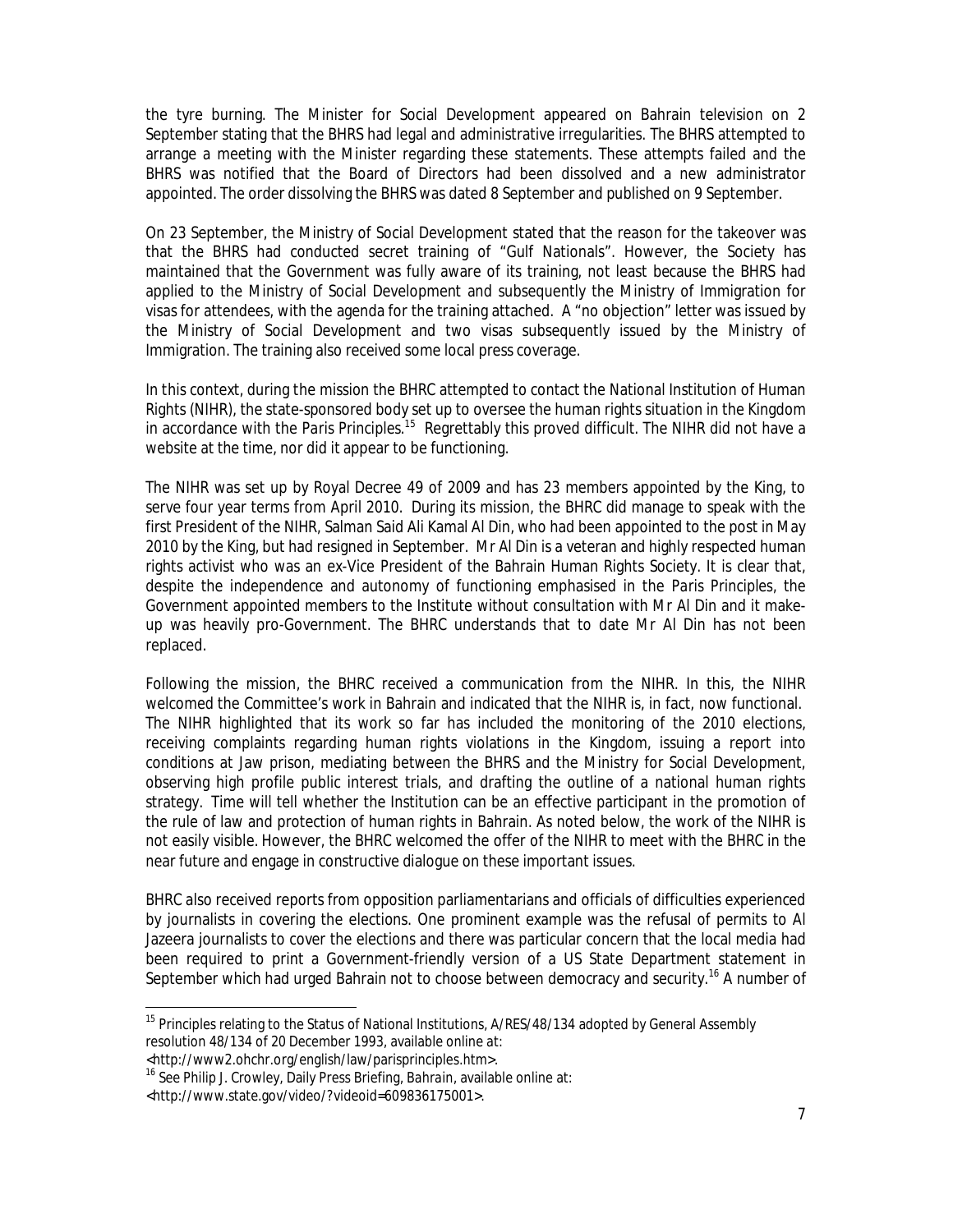websites had been closed down, and there were concerns that local media editors were exercising self-censorship.

The appointment of the administrator to the BHRS generated international outcry, particularly so close to the election, for which the BHRS would normally act as monitors. At the same time the international media published widespread reports regarding allegations that the detainees had been seriously mistreated, held *incommunicado* for prolonged periods, and refused proper access to lawyers and doctors.<sup>17</sup> The widespread reports of mistreatment of detainees and the interference with the activities and administration of the BHRS raised serious doubts regarding respect for the rule of law and it was against this canvas that the latest BHRC mission took place. In February 2011, the BHRC was informed that the Ministry of Social Development had reversed the takeover of the BHRS.

### **Circumstances of the arrests**

 $\overline{a}$ 

The circumstances under which the arrests took place drew the attention of the international community and prompted concerns as to whether the advances made in Bahrain relating to human rights since the turn of the century would be reversed.<sup>18</sup> It was notable that many people who spoke to BHRC were reminded of the period of severe repression up until 1999, during which there were widespread and serious human rights abuses, and feared that the significant steps the Bahrain system had taken towards the protection of human rights would count for nothing.

BHRC met with numerous family members, many of whom were present at the time of the arrests, in addition to defence lawyers who were able to recount their clients' own accounts of the events. The vast majority of the arrests took place in the early hours of the morning, between 2am and 5am, during the time of Ramadan.

Family members stated the arrests were conducted by plain-clothed officials whom those interviewed by the BHRC identified as from the National Security Agency (NSA) together with uniformed police officers. The plain clothed officials did not present identification as to which body they were attached. Both the police and plain clothed officials were armed with hand guns, and both marked and unmarked vehicles were used. The number of officials ranged from approximately 5-20 persons. None of the accounts given to the BHRC of arrests indicated that physical violence had taken place either by the police or other officials or the accused persons.

<sup>&</sup>lt;sup>17</sup> See, for example, Ian Black, Britain urged to act over Bahrain torture claims, The Guardian, 7 September, 2010, available online at: http://www.guardian.co.uk/world/2010/sep/07/bahrain-torture-claims-shia-arrests ; Amnesty International, *Bahrain: Allegations of Torture and Ill-Treatment Must Be Independently Investigated,*  Public Statement AI Index: MDE 11/004/2010 issued 2 September 2010, available online at:

<sup>&</sup>lt;http://www.amnesty.org/en/library/info/MDE11/004/2010/en> ; Human Rights Watch, *Bahrain: Pursue Torture Allegations,* News Release, 1 September 2010 available online at:

<sup>&</sup>lt;http://www.hrw.org/en/news/2010/09/01/bahrain-pursue-torture-allegations>.

<sup>18</sup> See, for example, Cambanis, T. *Crackdown in Bahrain Hints of End to Reforms,* New York Times, 27 August 2010, available at:

<sup>&</sup>lt;http://www.nytimes.com/2010/08/27/world/middleeast/27bahrain.html?pagewanted=all>; and Amnesty International, *Bahrain intensifies crackdown on activists and clerics,* 17 August 2010, available online at: <http://www.amnesty.org/en/news-and-updates/bahrain-intensifies-crackdown-activists-and-clerics-2010-08-18>.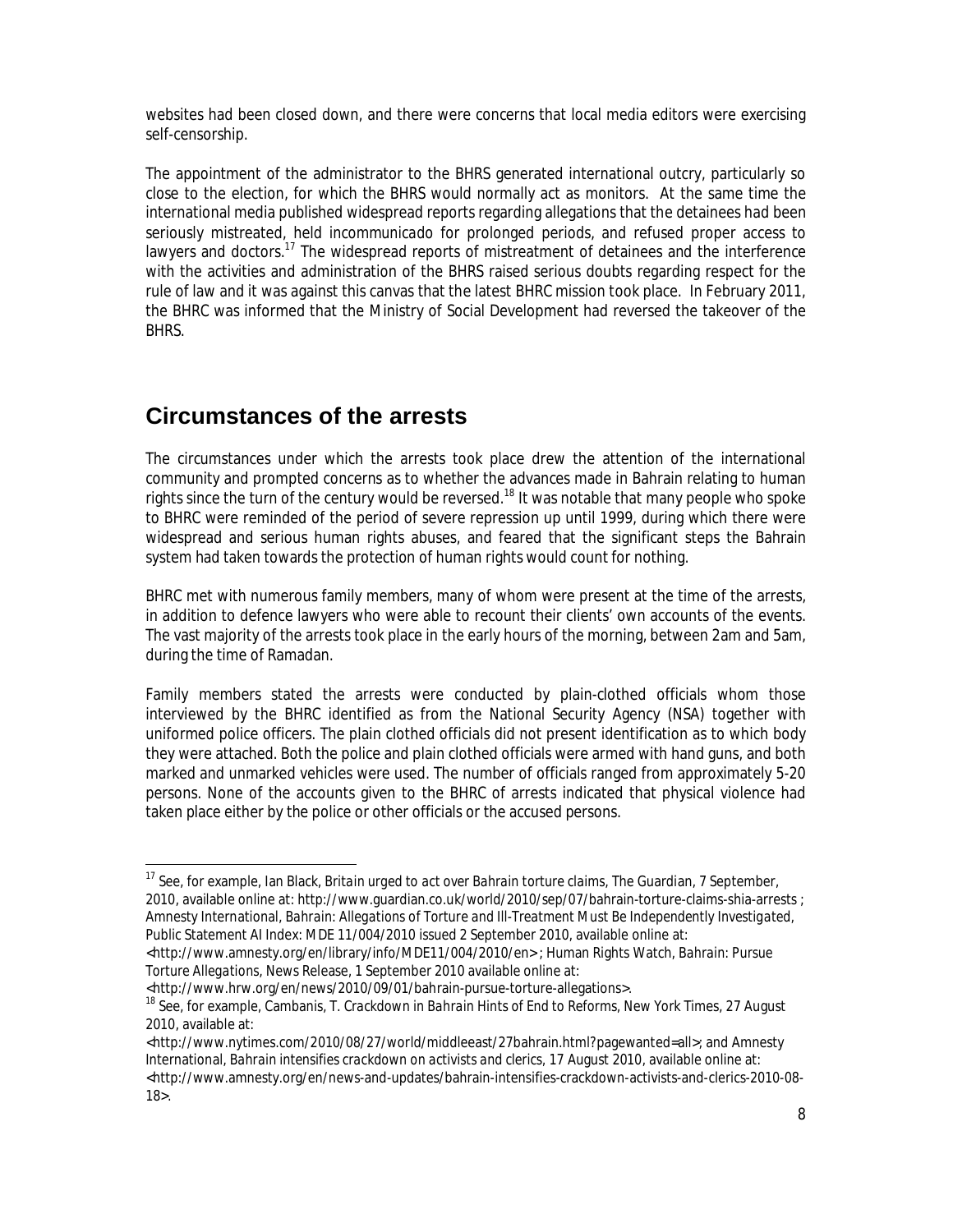In none of the cases investigated by the BHRC was an arrest or search warrant presented during the arrest procedure. In one instance, the police were described as having "a piece of paper" with them. However, this was not shown to the witness and they were unable to verify if this was either an arrest warrant or a search warrant, in breach of Bahrain's criminal procedure.<sup>19</sup> Under Bahrain criminal law, the required authorisation must be obtained from the Public Prosecutor in terms of an order for arrest for it to be lawful.<sup>20</sup>

Under Article 9 of the ICCPR, no one shall be subject to arbitrary arrest. The term "arbitrary" has been held to mean action that is unjust or incompatible with the principles of justice and human dignity.<sup>21</sup> To avoid the title of "arbitrariness", the arrest must be conducted in such a way as prescribed by law i.e. it must be lawful.<sup>22</sup> This requirement is protected by Article 19(b) of the Constitution of the Kingdom of Bahrain which states:

> *"No person shall be arrested, detained, imprisoned, search or compelled to*  reside in a specific place, nor shall the residence of any person or his liberty *to choose his place of residence or his liberty of movement be restricted,*  except in accordance with the law and under the supervision of the judicial *authorities."*

The BHRC was told that no 'arrest order' was presented at the time of any of the arrests. Under Article 9(2), of the ICCPR anyone arrested shall be informed at the time of arrest of the reason for his/her arrest.<sup>23</sup> BHRC was informed that in none of the cases considered was the reason for the arrest communicated to the individuals, despite this being requested.

In a number of cases, a search of the premises was conducted and a number of items taken. These were described in the majority as electronic equipment, such as laptops, mobile phones, memory sticks and CDs, as well as papers and books. In one instance, the BHRC was told that the contents and keys of a car were taken. In some instances, the officials returned several days later to conduct a search of the house and did not do so on the night of the arrest. During these second visits, again no search warrant was presented.

Following the arrests in the early hours, a number of families attempted to trace detainees at the local police station. In all instances, they were told that there was no one at the station by that name. Some also tried to locate their relatives at the central police station, but received the same retort. Some of the families wrote several times to the Public Prosecutor asking to see the detainees, without reply.

It is apparent that normal and widely known processes of notifying families of the whereabouts of detainees were not followed in these cases. This causes serious concern that human rights standards relating to arrest and detention have been violated. It is a principle of both domestic and

 $\overline{a}$ 

<http://www2.ohchr.org/english/law/bodyprinciples.htm> (hereinafter the "1988 Principles").

<sup>&</sup>lt;sup>19</sup> Article 141, Bahrain Code of Criminal Procedure.<br><sup>20</sup> Ibid.

<sup>21</sup> *A v Australia*, Human Rights Committee, Complaint 560/1993, Views Adopted 30 April 1997, UN doc. CCPR/C/59/D/560/1993. See, also, *Gangaram Padray Case*, Order of the Court of November 27, 1998, reprinted in 1998 Annual Report of the Inter-American Court of Human Rights [531], OEA/Ser.L/V/III.43, doc.

<sup>11 (1999).&</sup>lt;br><sup>22</sup> Article 9(2) ICCPR, supra n. 2.

<sup>&</sup>lt;sup>23</sup> See further of the Body of Principles for the Protection of All Persons Under Any Form of Detention adopted by General Assembly resolution 43/173 of 9 December 1988, Principle 10, available online at: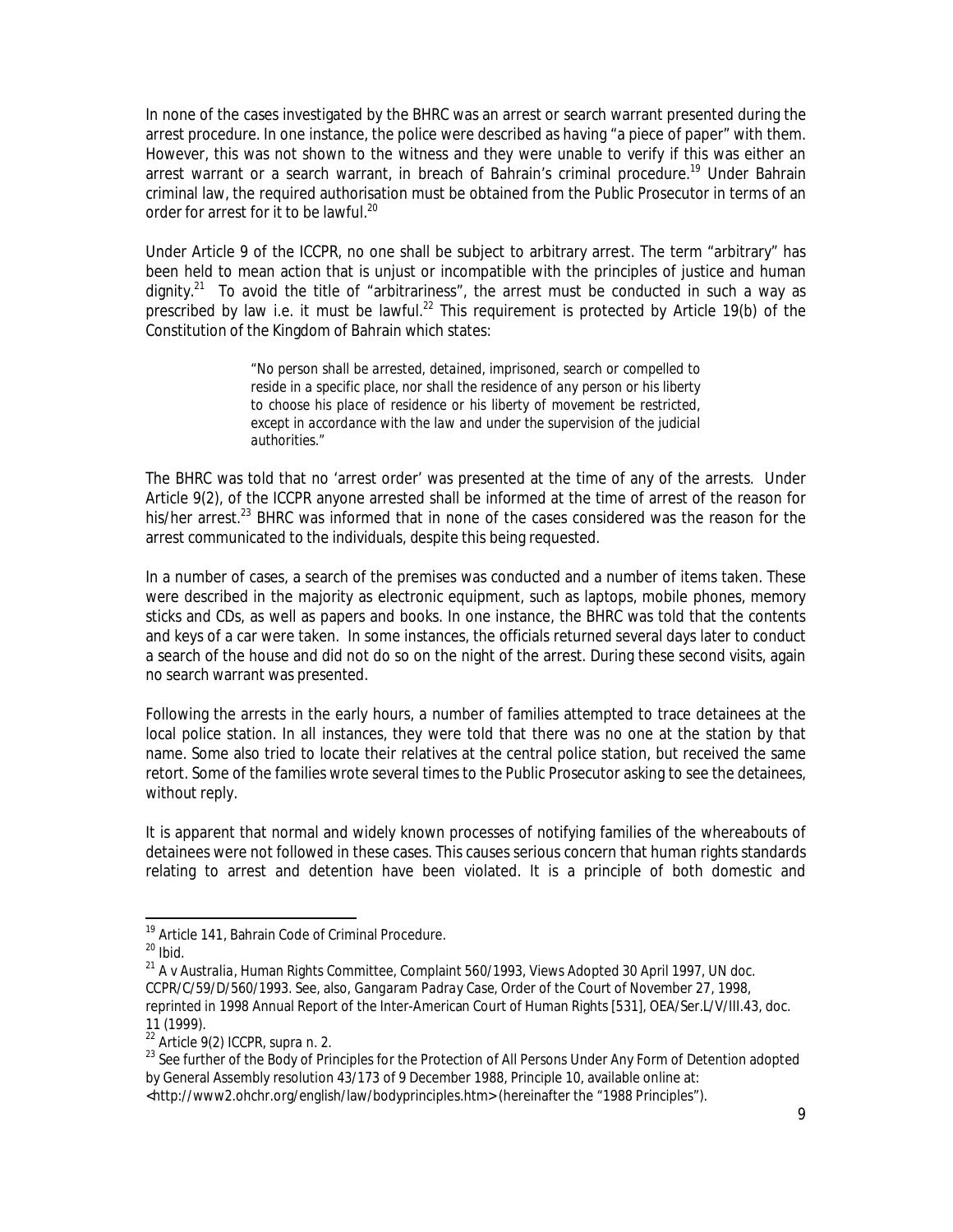international law that detainees have the right to inform their families of their detention. Principle 16 of the 1988 Principles states that:

> "*Promptly after arrest and after each transfer from one place of detention or imprisonment to another, a detained or imprisoned person shall be entitled to notify or to require the competent authority to notify members of his family or other appropriate persons of his choice of his arrest,*  detention or imprisonment or of the transfer and of the place where he is *kept in custody*." 24

This right is not absolute and there can only be delay for a reasonable period, but only where the exceptional needs of the investigation so require. $^{25}$  In a number of the instant cases, families did not hear anything regarding the detainees, their well-being, their location, or the charges they faced, for over a month. This was unacceptable under both international and domestic law.

Clearly, the detention of individuals accused under terrorism legislation is a matter of national interest and has received widespread coverage in Bahrain's national press. On 27 August, the Public Prosecutor issued an order that no information about the arrests or detainees was to be published in the media which was not supplied by the Public Prosecutor.<sup>26</sup> During the BHRC's meeting with the Attorney General, it was highlighted that the Public Prosecutor enjoys the status of a member of the judiciary, and thus any such orders are binding. These orders constitute a severe restriction on the freedom of the press and publication, as enshrined by Article 24 of the Constitution, and also have implications for the fair conduct of the subsequent trial and the presumption of innocence.

#### **Access to legal representation**

1

There can be no dispute that all Governments must take threats to national security very seriously, and may take appropriate lawful action to maintain the safety of the nation. However, the importance of cases involving threats to national security - to the general population, the State, and the individual accused - requires that the highest standards of due process are maintained throughout the investigation and trial, and the utmost regard is paid to the protection of individual rights. Any lapse in the preservation of these standards in the process draws into question the credibility not only of the Government's actions but also the accusations themselves. In the current context the Government characterises the allegations as terrorism: the detainees and their supporters say the charges are purely political. Only a fair and open trial can determine which is correct. It is because of these factors that the BHRC was particularly concerned with the issues surrounding the detainees' access to their legal representatives.

The right of access to legal representation and the presumption of innocence are rights guaranteed by the Constitution in Bahrain, as well as international law. The BHRC was informed that defence

 $^{24}$  See further Principle 44(3) and 92 of the Standard of Minimum Rules for the Treatment of Prisoners, adopted by the First United Nations Congress on the Prevention of Crime and the Treatment of Offenders, held at Geneva in 1955, and approved by the Economic and Social Council by its resolutions 663 C (XXIV) of 31 July 1957 and 2076 (LXII) of 13 May 1977, available online at:

<http://www2.ohchr.org/english/law/treatmentprisoners.htm> (hereinafter "Minimum Rules 1977").<br><sup>25</sup> C.f. Minimum Rules 1977, supra n. 24 Principle 92.

<sup>26</sup> It is noteworthy that one of the detainees is a prominent blogger and some of the charges against the 25 detainees relate to the dissemination of anti-Government views.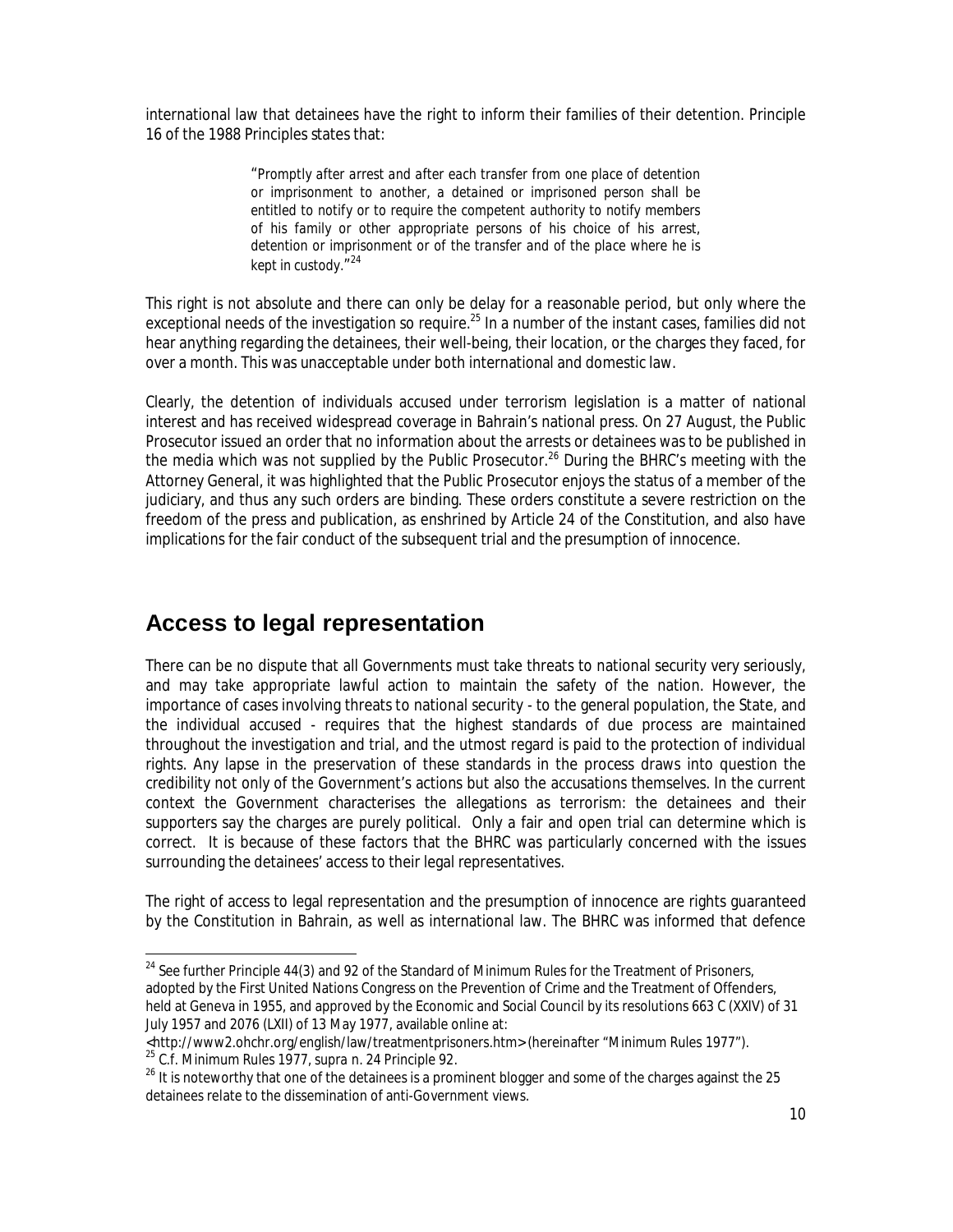lawyers were given no private access to their clients from the time of the arrests in August and September until their first appearance in court on 28 October. Indeed the only time the detainees were allowed to see their own lawyers was during the interrogations by the Public Prosecutors, after they were alleged to have made confessions to security officials of the NSA. This was verified by a variety of sources, and was not challenged by the Attorney General. When the lawyers were finally permitted to meet with their clients in private, by order of the Court on 28 October, they were only allowed 30 minutes with them.

The BHRC met with several of the lawyers who represented the central group of 25 detainees. The majority had been instructed by family members very shortly after the arrests took place. In such circumstances, the defence lawyers wrote to the Public Prosecutor informing them whom they were instructed to represent, requesting a copy of the Public Prosecutor's file, and access to their clients. In all cases, the defence lawyers were not notified of the location of their client until the Public Prosecutor conducted an interrogation, and in every case, at least two weeks after the arrest. The Attorney General informed the BHRC that the NSA/police are permitted five days under the Law No. 58 of 2006 to conduct an initial investigation, following which they must send their file to the Public Prosecutor for review. If the Public Prosecutor considers there is sufficient evidence to continue the investigation, the accused can be detained for a further 10 days, before formal interrogation by the Public Prosecutor. According to the Attorney General, during this period, the suspect's legal representative is not permitted access to their client, although this is not express in the terms of Article 27 of Law No. 58. It is apparent that Law No. 58 of 2006 was construed to give the NSA, police and Public Prosecutor far wider powers of detention and to suspend the normal rights of access to lawyers under Bahraini criminal procedure law which requires access to lawyers as soon as is practicable.

As has been noted previously by the BHRC, this period of *incommunicado* detention is extremely concerning. This form of detention has been considered a violation of international law, in and of itself.27 Indeed shorter periods of *incommunicado* detention have been held by the UN Human Rights Committee to be a violation of Article 10 of the ICCPR.<sup>28</sup> Access to a lawyer is one of the most basic safeguards of a suspect's rights, and one of the most effective. The risk of ill-treatment and torture is substantially heightened by the lack of access to lawyers, and independent supervision of the detention facilities or conditions of detainees. The lack of such safeguards removes any effective means to challenge the legality of detention, and is therefore in breach of international law.<sup>29</sup>

Defence lawyers were notified of and permitted access to the interrogations conducted by the Public Prosecutor in the course their investigations.<sup>30</sup> However, in many of the cases, notice of the interrogations was very short; often no more than half an hour. To ensure lawyers were available, the defence acted as a team for the interrogations. Such short notice brings into question the commitment to uphold the detainees' right to a defence, as enshrined by Article 20(c) of the Constitution, and the provisions of the Code of Criminal Procedure.

The interrogations were the first time the defence lawyers saw their clients and this was the first time they learned of the nature and substance of the allegations against them. In the cases investigated by the BHRC, the defence lawyers were not allowed to speak with their clients before or

<sup>&</sup>lt;sup>27</sup> See for example, El-Megreisi v Libyan Arab Jamahiriya, Communication No. 440/1990, Views adopted 24 March 1994, UN doc. CCPR/C/50/D/440/1990.

<sup>28</sup> *Lucía Arzuaga Gilboa v. Uruguay*, communication No. 147/1983 (CCPR/C/OP/2) para. 14. See further, *Miguel*  Angel Estrella v. Uruguay, communication No. 74/1980 (CCPR/C/OP/2).<br><sup>29</sup> See Article 9(4) ICCPR supra n. 2; Principle 32 1988 Principles, supra n. 23.<br><sup>30</sup> This is a requirement under articles 133-135 of the Bahrain Code o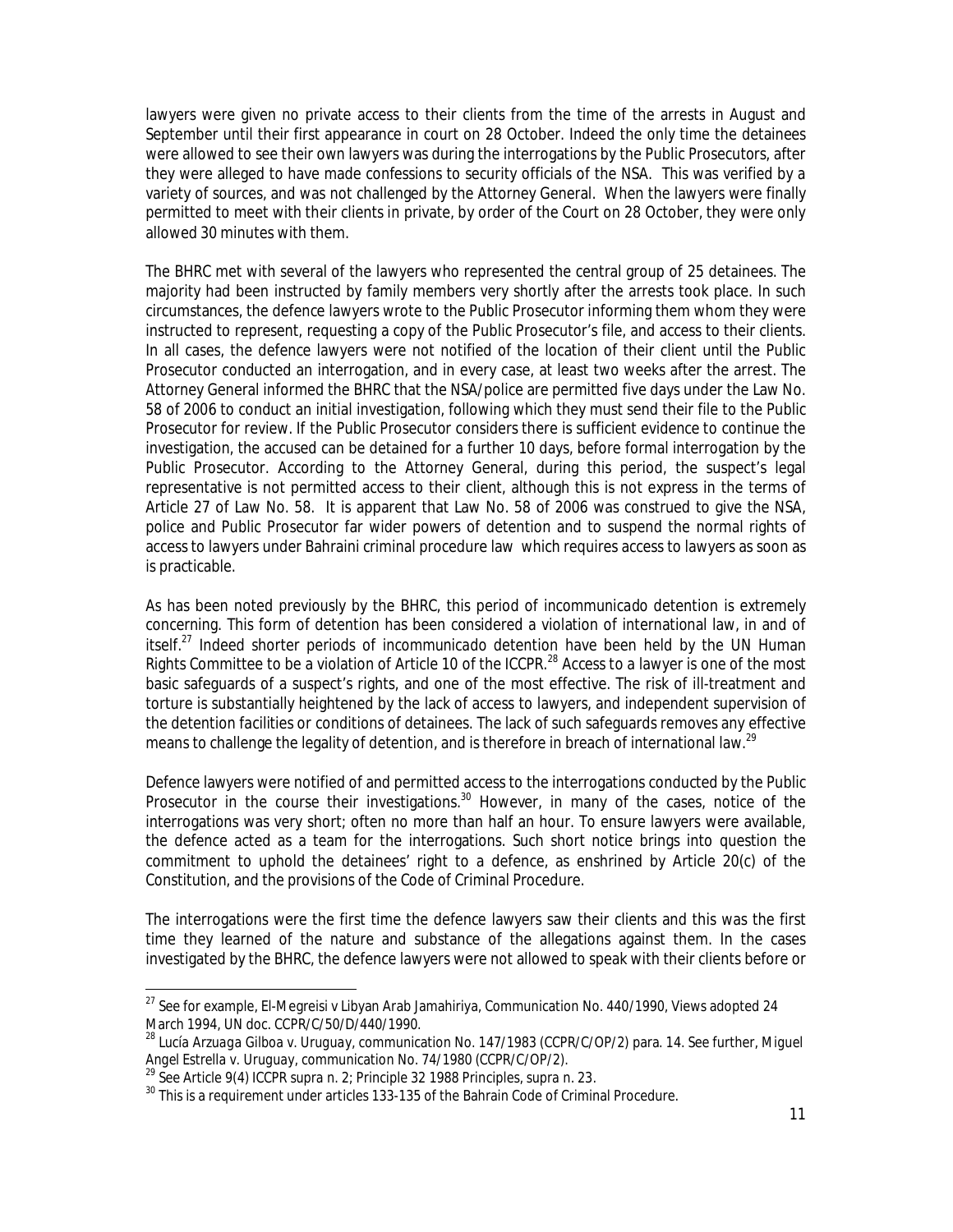during the interrogations, and they were required to sit at the back of the room, and not next to their clients. As a result they were unable to communicate with their clients in any meaningful way. Access was generally not allowed to clients during breaks in the interrogations or at the end. In one instance, the Public Prosecutor did permit access, but only in the presence of a NSA officer. The lawyer raised this with the Public Prosecutor, but he was told that it was necessary for security purposes. As such, none of the lawyers were able to privately consult with their clients at any stage of the process.31 In one case, the BHRC was told that the lawyer requested a copy of the interrogation record. No copy was given to the lawyer. During this interrogation, a medical report was referred to. The lawyer again requested a copy of this report orally and later in writing, but without success.

It is a critical element of the right to a fair trial that the defendant knows the case against him/her, $32$ and is able to and has adequate time to prepare a defence in consultation with legal representation of their choice.<sup>33</sup> This is a critical aspect of the realisation of the right and application of the principle of equality of arms. The requirement that the reasons for the detention should be communicated to the defendant can also be found in the 1988 Principles.<sup>34</sup> Without access to their lawyers, it is highly questionable how those detained under such conditions are able to prepare a defence. Furthermore, under Article 20 of the Constitution, the necessary guarantees for the proper exercise of the right to defence are to be guaranteed at all stages of the investigation. Access to documents and other evidence, including all the evidence which the prosecution plans to rely on in court and exculpatory material, has been recognised by the Human Rights Committee as an element in the provision of "adequate facilities" for the preparation of a defence.<sup>35</sup>

The defence lawyers also raised concerns with the mode of questioning put to the detainees. The vast majority of questioning was said to pertain to the beliefs of the detainees and connections with other individuals. However, it is asserted by the lawyers that records of the confessions signed by the detainees related to specific events, such as the organisation of tyre burning protests, which were not specifically raised during the interrogations. In one instance, the lawyer present requested the Public Prosecutor to ask his client, for the record, whether he had been subjected to torture or mistreatment. This request was refused. As the defendants did not have private access to their lawyers and were unable to take their advice in confidence, there is a clear breach of Principle 21 of the 1988 Principles, which states that it is prohibited to "take undue advantage of the situation of a detained or imprisoned person for the purpose of compelling him to confess, to incriminate himself otherwise or to testify against any other person."

Some interrogations took place very late at night for prolonged periods. Whilst regular breaks do seem to have been permitted, it was not clear to the BHRC why the unusual timing of the interrogations was necessary. Such conditions were likely to impair the defendant's decision-making capacity<sup>36</sup>.

1

<sup>&</sup>lt;sup>31</sup> See further Principle 18(4) 1988 Principles supra n. 23.<br><sup>32</sup> Article 14(3)(a) ICCPR supra n. 2.

<sup>32</sup> Article 14(3)(a) ICCPR supra n. 2.<br>
<sup>33</sup> Article 14(3)(b) ICCPR supra n. 2.<br>
<sup>34</sup> Principle 11(2), 1988 Principles supra n. 23. See also Principle 12.

<sup>&</sup>lt;sup>35</sup> See Human Rights Committee, General Comment No. 32, Article 14: Right to equality before courts and *tribunals and to a fair trial,* U.N. Doc. CCPR/C/GC/32 (2007), para. 33 available at: <http://daccess-ddsny.un.org/doc/UNDOC/GEN/G07/437/71/PDF/G0743771.pdf?OpenElement>.

<sup>36</sup> See Principle 21(2) 1988 Principles *supra.* n. 23.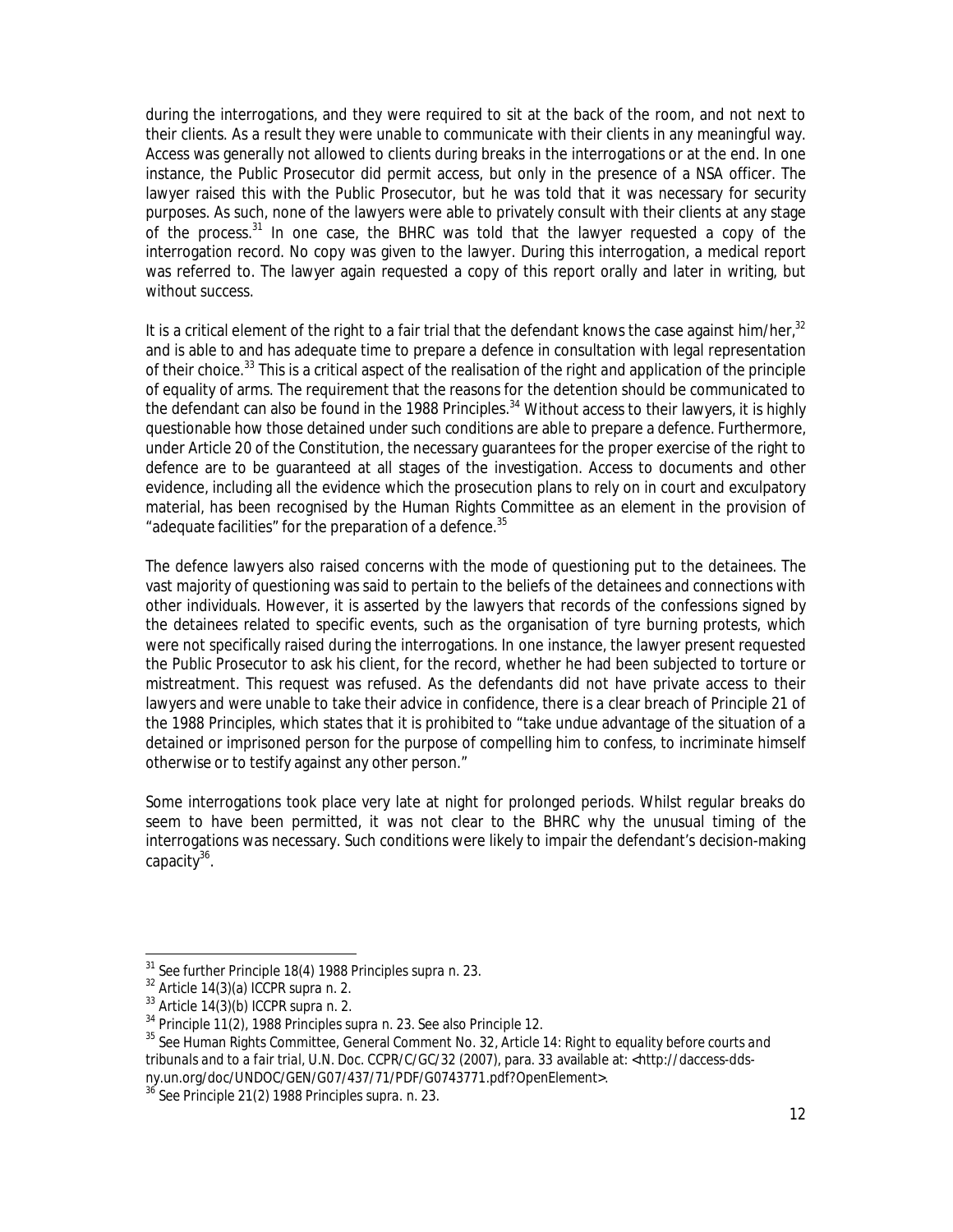The validity of the confessions obtained in these interrogations has been challenged by the defence during the trial proceedings on the basis of allegations of torture and mistreatment, and lack of access to lawyers.<sup>37</sup>

The BHRC raised these concerns with the Attorney General. The Attorney General stated that there is no time in many cases for the lawyers to privately consult with their clients. He stated that defence lawyers were present during the interrogations of their clients. Specifically, 10 of the 25 central detainees had been interrogated with a lawyer present. The remaining detainees either had not been interrogated at that stage or did not have a lawyer, in which case they would be provided with a list of lawyers at court. In relation to the period of *incommunicado* detention, it was stated that this is permitted under the provisions of the 2006 Act.

The BHRC was informed that on 11 October, a statement was published in a number of local newspapers indicating that the Public Prosecutor had told one of the defence lawyers that they were allowed access to their clients. This was after the interrogations had taken place and the first family visits allowed. The Attorney General expressed surprise that the defence lawyers had not visited their clients, and had filed a petition in the High Criminal Court. The Petition had indicated that the lawyers had been denied access to their clients, in contravention of Bahraini and international law. On 17 October, the Court rejected the Petition on the basis of lack of jurisdiction and did not pronounce on the merits of the Petition.

Several of the detainees are stated to have made confessions during the police/NSA interrogations. The confessions were signed without the presence of or advice from their legal representatives. It is clear from this investigation and the previous trial observations conducted by the BHRC that confessions make up the majority, and are often the sole evidence for the Prosecution's case. However, such confessions are surrounded by allegations of mistreatment and torture and in a context where independent scrutiny of the procedure, either through proper access to lawyers or independent observers, is completely lacking. The Constitution of Bahrain provides that any "statement or confession proved to have been made under torture, inducement, or such treatment, or threat thereof, shall be null and void".<sup>38</sup>

It is a basic principle of customary international law, and the international human rights treaties referred to above, that the burden of proof in criminal charges lies on the prosecution, and before conviction there must be evidence proving beyond reasonable doubt that the accused person committed the crime in question.39 The instant cases appear to rely solely on uncorroborated confessions made by the accused person, in circumstances which are highly questionable.

At the commencement of the trial on 28 October all but one of the defendants made express allegations of serious mistreatment, in open court to the judge. Initially the judge ordered that five of the defendants be examined by independent medical experts, but it has become apparent from subsequent trial sessions that no proper investigation has been conducted and the court has rejected the defence allegations of mistreatment.

<sup>&</sup>lt;sup>37</sup> See below.

 $38$  Article 19(d), Constitution of the Kingdom of Bahrain, 14 February 2002, available at:

<sup>&</sup>lt;http://www.unhcr.org/refworld/docid/48b54f262.html> (hereinafter "Constitution of the Kingdom of Bahrain".

<sup>39</sup> See, for example, Human Rights Committee, *General Comment No. 13: Equality before the courts and the*  right to a fair and public hearing by an independent court established by law (Art. 14), 13 April 1984, 21<sup>st</sup> Session, para. 7, available online at:

<sup>&</sup>lt;http://www.unhchr.ch/tbs/doc.nsf/%28Symbol%29/bb722416a295f264c12563ed0049dfbd?Opendocument>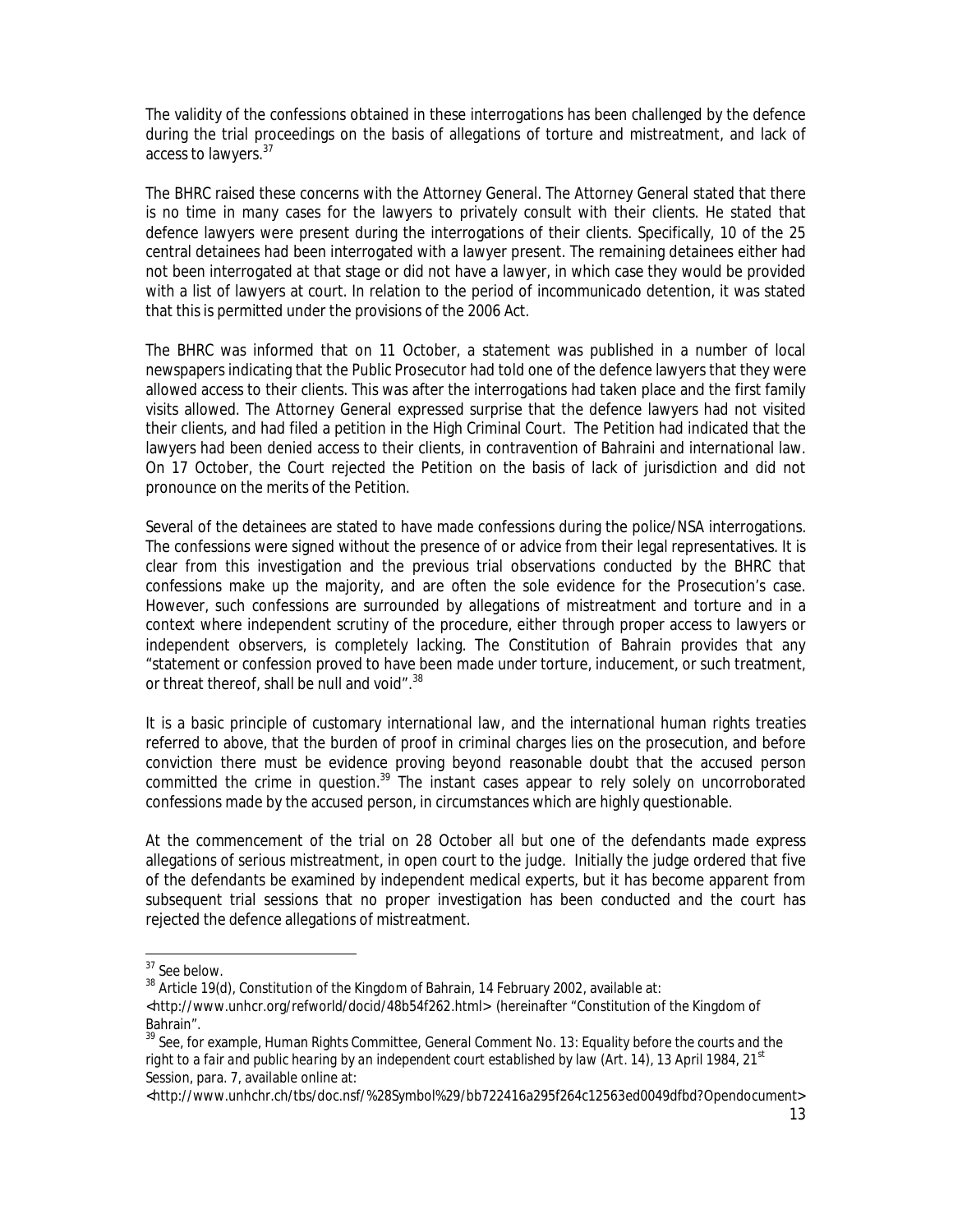#### **Conduct of family visits**

Following the interrogations by the Public Prosecutor, the families of the detainees have been permitted visits. At the time of the BHRC's investigation, some of the families had visited the detainees three times at weekly intervals. The visits took place at Dry Dock prison in Manama, although it was not ascertained that this is where the detainees were being held. Only immediate family members are permitted access. Visits last between 10 and 30 minutes, averaging between 15 and 20 minutes. Security officials are present in the room at all times. Their number ranges between 5 and 10 persons, both male and female, generally not in uniform.

A considerable number of the families spoken to by the BHRC stated that immediately prior to the visit, they were told by the security officials present not to talk about the charges, lawyers, allegations of torture, what kind of care they are receiving in prison or other matters related. Conversations were thus heavily restricted. Any deviance from these instructions resulted in the visit being halted immediately by the security officials present. The BHRC heard several accounts of this taking place. On two occasions when this happened, the families reported that they heard shouting from the room immediately after they left. Whilst families are permitted physical contact with the detainees in greeting them, they are not permitted to sit next to the detainees or speak privately. The detainees are sat approximately 2 metres away from the families, divided by a table.<sup>40</sup>

The right of detainees to be visited by and to correspond with family members is required by international prison standards, $41$  but the BHRC again notes with concern that these visits were allowed only after a period of 15 days of *incommunicado* detention. Again, this heightens the risk of ill-treatment, and adds to conditions of detention which could be deemed an affront to personal dignity.

When asked of the physical condition of the detainees, the BHRC received a variety of accounts. Several families commented that the detainees seemed disturbed and reluctant to speak. During the first visit, a number of family members identified that the detainees had lost weight, and in one case appeared to have a yellow tone to his skin. The BHRC received reports that detainees had black eyes, hand-cuff and other marks evident around their wrists, and marks on the legs and round the ankles, as well as more serious reports of limbs being in plaster. In one case, family members reported that the skin of the detainee's feet was severely discoloured. These accounts raise extremely serious questions concerning the treatment and supervision of detainees.

During discussion with the Attorney General, it was stated that a number of detainees had suffered injuries following an escape attempt. BHRC was informed that there had been a confrontation with the prison authorities. This was documented in a report by the doctor at the detention centre, who attended some of the detainees. This report has not been shared with the defence. The doctor was present at the meeting between BHRC and the Attorney General, and he asserted that some of injuries were caused during the escape, but none of the injuries suffered by the detainees were consistent with torture or mistreatment. Without independent supervision of facilities, including providing the opportunity for the defence to adequately challenge the assertions in the doctor's report, the allegations of mistreatment remain unverifiable. Such assertions plainly require proper

<sup>&</sup>lt;sup>40</sup> Actual measurements were not available.

<sup>&</sup>lt;sup>41</sup> Note Principle 19 1988 Principles supra n. 23.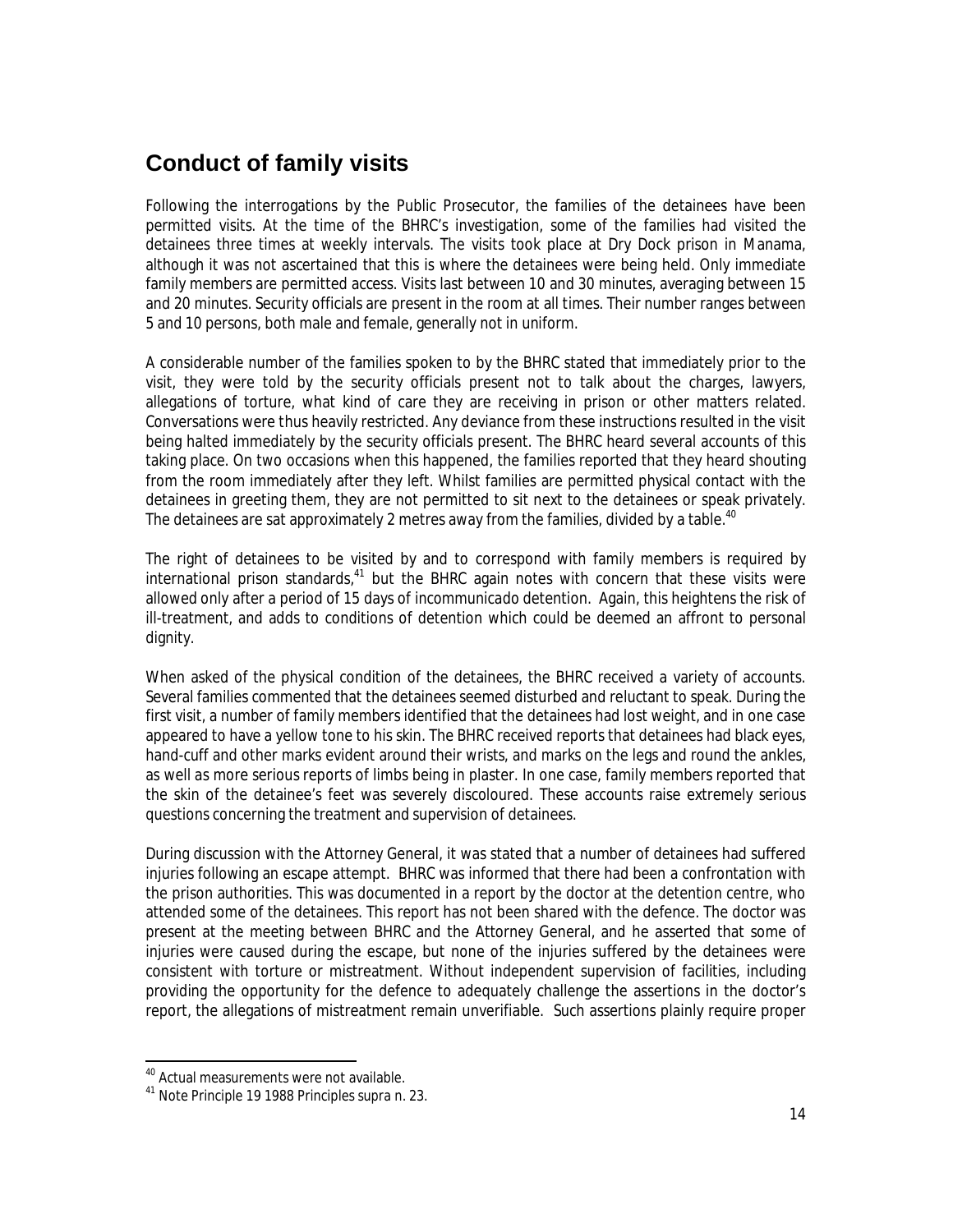investigation and in particular independent medical scrutiny, both of the records and the detainees themselves.

# **Allegations of torture**

As noted above, the BHRC was not permitted access to the 23 detainees, and as such were unable to verify allegations of torture and mistreatment. However, the BHRC received reports from a variety of credible sources regarding mistreatment, which in many circumstances would amount to torture, relating to all 23 detainees. At the hearing on 28 October 2010 the detainees themselves recounted what they alleged had been done to them, in open court. Complaints included:

- Beatings, particularly to the legs and ears;
- Handcuff marks around the wrists;
- Beating of soles of feet;
- Sleep deprivation;
- Sensory deprivation through the use of blindfolds;
- Stress positions;

 $\overline{a}$ 

- Being kept naked for prolonged periods;
- Hanging by wrists in the "falaqa" way (where the hands and feet are tied and the detainee is hung on a bar, and the soles of the feet are beaten);
- Broken rib in one case and broken leg in another;
- In extreme examples, sexual abuse.

Such actions are absolutely prohibited under international law $42$  and the constitutional and procedural law of Bahrain.<sup>43</sup> Investigation of such allegations is the responsibility of the Public Prosecutor, and ultimately for the Court to determine. The circumstances surrounding the arrest and access to legal representation raise substantial queries as to whether the 25 are able to receive a fair trial. Credible and pervasive allegations of mistreatment and torture, which are dismissed as fabrication by the Public Prosecutor, completely undermine the rule of law, unless subjected to thorough and credible independent scrutiny. The BHRC raised the need for these allegations to be thoroughly investigated during its meetings with officials and other organisations have continued to raise these concerns with Ministers and the government.<sup>44</sup>

<sup>42</sup> Article 7 ICCPR *supra* n. 2, article 11 CAT *supra* n. 2, article 13 ACHR *supra* n. 3.

<sup>43</sup> Article 19(d) Constitution of the Kingdom of Bahrain, *supra* n. 39; Article 61, Bahrain Code of Criminal Procedure.

<sup>44</sup> See Bahrain Human Rights Monitor, *The Bahraini Minister of Justice Responds to Bahrain Human Rights Monitor's Queries about the Alleged Torture and Ill-Treatment of the Detainees,* 20 December 2010 available online at: <http://www.bahrainmonitor.org/in-news/s-024-01.html>.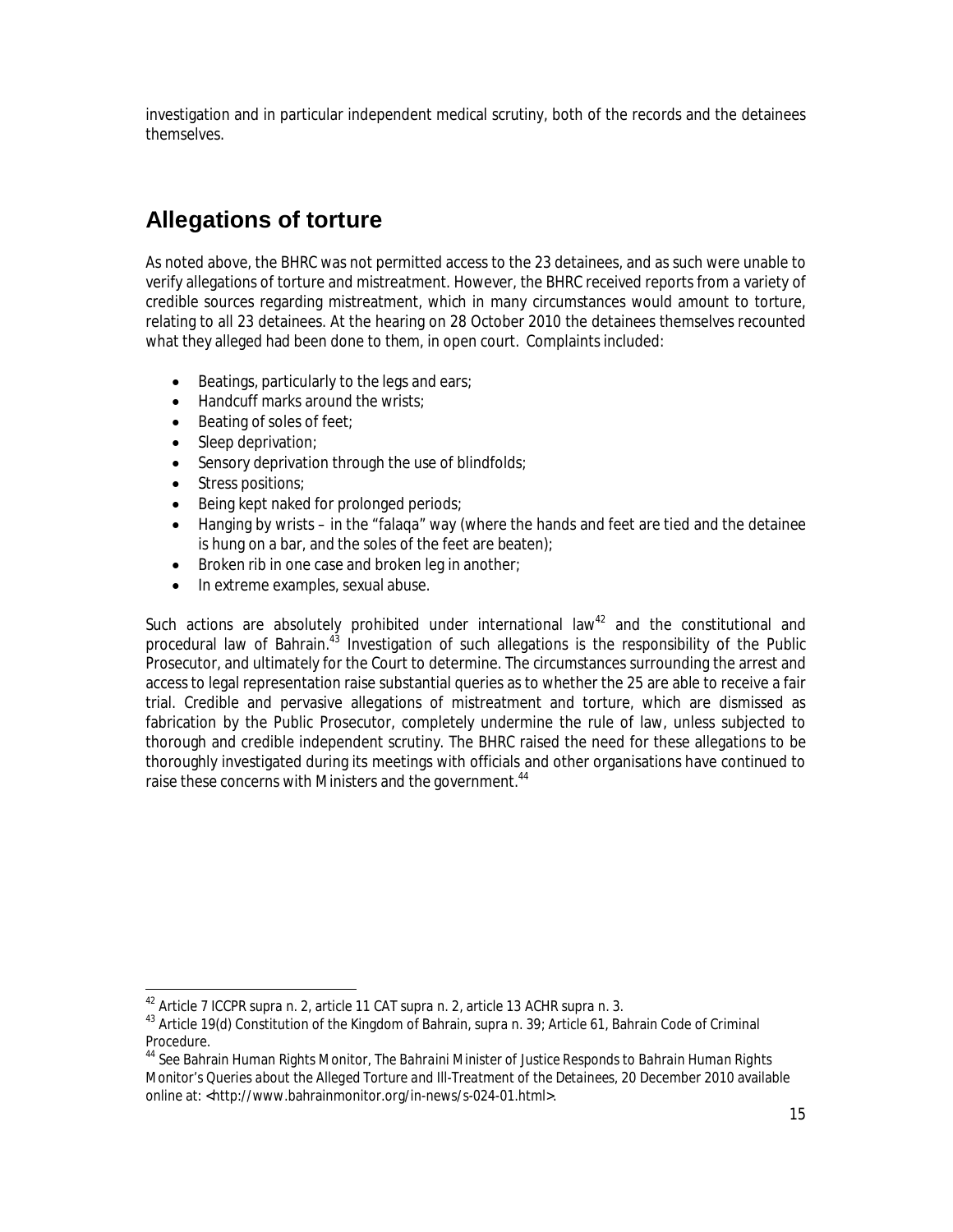#### **Proceedings to date**

The trial of the 25 defendants commenced on 28 October 2010 at the High Criminal Court in Manama. At the time of publishing, there have been further hearings on 11 November, 25 November, 9 December, 23 December 2010, 6 January, 13 January and 26 January 2011. The BHRC has received detailed reports of these hearings. A full report of a trial observation by Frontline Defenders on the proceedings of 11 November has also been published.<sup>45</sup>

On 28 October, the charges were presented to the detainees, who all pleaded not guilty. The charges of "attempt to overthrow the government" and "contacting international organisations" were withdrawn. The lawyers for the defence raised their concerns of lack of access to their clients and were granted 30 minutes to consult their clients in private. All but one of the detainees told the court that they had been tortured and mistreated during detention and that confessions were coerced. The defence lawyers submitted that in light of these allegations, a fresh investigation into the charges in accordance with Article 176 of the Code of Criminal Procedure should be conducted. At the end of proceedings, the Court granted the defence submissions that all the detainees be moved to the Dry Dock prison and that lawyers be allowed to meet with the detainees and given access to the documents relating to the case. The Dry Dock prison is under the jurisdiction of the Ministry of the Interior, as opposed to the National Security Apparatus. Further, five of the accused were to be examined by doctors.<sup>46</sup> It is unclear as to where the defendants are currently being held.

On 11 November, the defence lawyers again raised issues of access to their clients, which had been delayed by 10 days following the court order. A number of detainees had also alleged further torture and mistreatment following the hearing on 28 October. The defence therefore requested proceedings to be halted until a thorough investigation could be carried out into these fresh allegations. In addition, the defence had been provided with only one copy of the court file, thereby making it impossible to prepare for trial. The defence repeated the allegations of mistreatment and torture. The defence also argued that the reports in the media relating to the trial amounted to defamation, not only of their clients, but also the defence lawyers, one of whom had been pictured with the caption "terrorist" underneath. As noted above, the Public Prosecutor has placed considerable restrictions on what can be published in the media about the case.<sup>47</sup> The application for the adjournment was refused on the basis that any issues ought to have been dealt with at the meetings with clients, which the judge ordered during the previous proceedings, as was the defence application to address the court on their argument that insufficient record had been taken of the marks of torture displayed during previous proceedings in the court record. The judge enquired as to why the detainees had not been subjected to medical examination and heard submissions from both the prosecution and defence on the adequacy of the doctor connected to the Public Prosecution Office. In conclusion, the Court ordered that defence lawyers were to be given daily access if they so desired and for 22 copies of the court file to be made and distributed to the defence. The court did not comment on the reporting restrictions or in relation to the request for the torture allegations to be investigated. The case was adjourned until 25 November 2010.

<http://www.amnesty.org/en/library/info/MDE11/009/2010/en>.

<sup>47</sup> See above.

1

<sup>45</sup>FrontLine, *Report on the Front Line Hearing Observation: Human Rights Defenders in Bahrain,* November 2010, available online at:

<sup>&</sup>lt;http://www.frontlinedefenders.org/files/Front%20Line%20Bahrain%20HRD%20Trial%20Observation%20Rep ort.pdf>.

<sup>46</sup> See further Amnesty International, *Bahrain: Fair trial and freedom of expression must be guaranteed,* Public Statement AI Index: MDE 11/009/2010 issued 9 November 2010, available online at: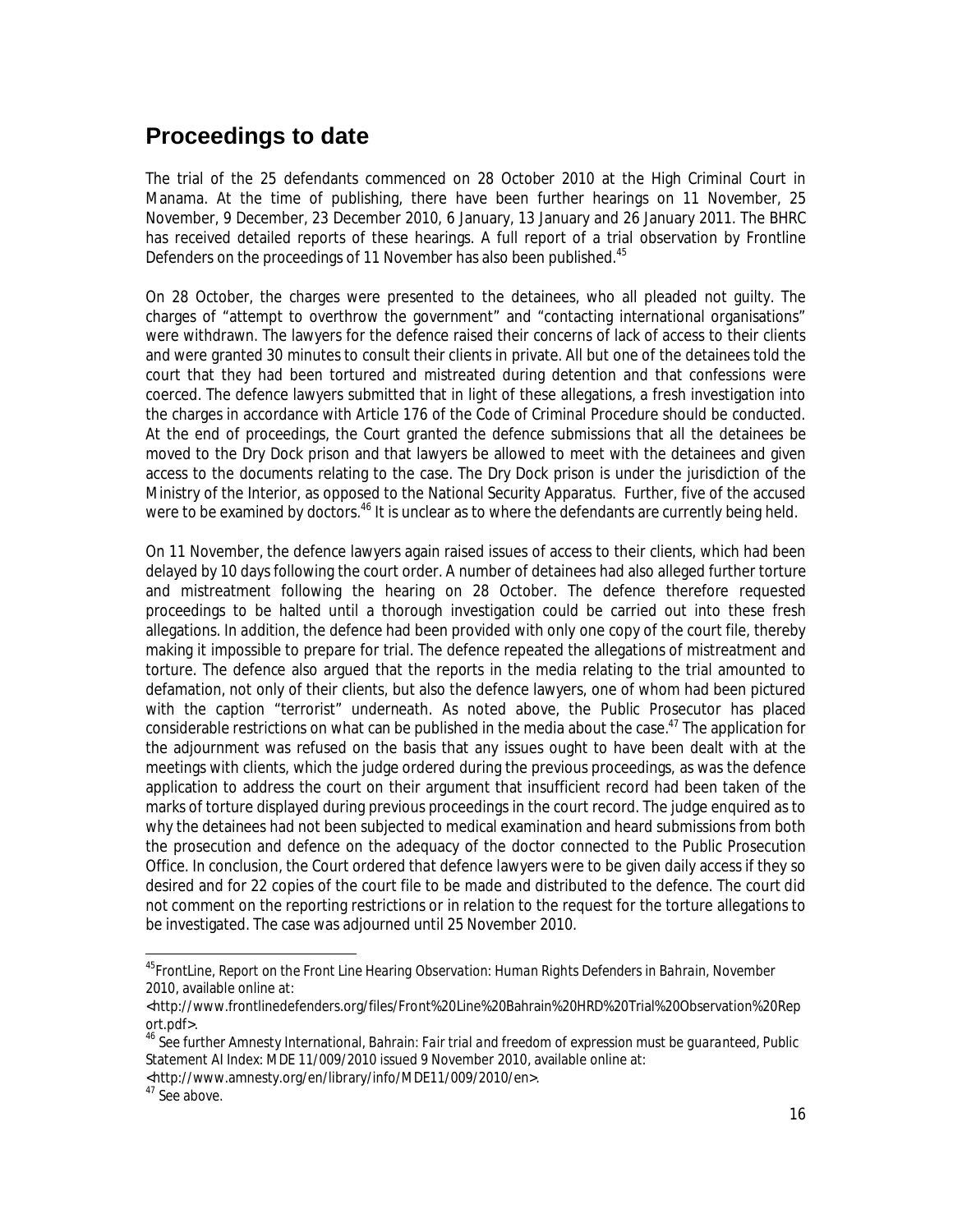Access to the court room on 25 November was reportedly restricted to just one relative for each accused and their lawyers. The defence raised further points regarding difficulties in accessing their clients, as well as the objectivity of the medical examinations. Again, the defence raised arguments regarding the conditions of detention and the suspension of the case until a thorough and credible investigation into the allegations of torture had been conducted. The next hearing was ordered for 9 December, when prosecution witnesses would be heard.

On 9 December all the defence lawyers withdrew from the case after their demands for an impartial inquiry into the allegations of torture and mistreatment were not met. The court adjourned the case and indicated that new lawyers would be appointed. The BHRC received reports that the scheduled family visits were subsequently cancelled.

However, at the hearing of 23 December, the detainees refused to accept the representation of the appointed lawyers and insisted on being represented by their initial defence team. The case was again adjourned until 6 January 2011 and a new team of defence lawyers appointed.

During the session of 6 January, the lawyers requested to hear the opinion of the defendants regarding granting the power of attorney to defend them. Again, the defendants refused to accept them. The lawyers highlighted that under Article 20(e) of the Constitution, anyone accused of an offence must have a lawyer to defend him with his consent. Nineteen of the twenty three appointed lawyers withdrew from the case.

After a further adjournment until 13 January, a third group of lawyers were appointed. During this session, the appointed lawyers asked for a constitutional ruling on whether they can be forced to take on the trial despite the defendants' rejection of them as legal representatives. A further five lawyers withdrew from the case. The trial was postponed again until 26 January. A delegation from the Arab Lawyers Union dispatched a fact-finding mission to Manama to investigate this judicial crisis.

The Prosecution opened its presentation of evidence on 26 January. According to reports received by the BHRC, the detainees refused to remain in the court room and were removed.

Reports of further torture and mistreatment have been made during all of the periods the case has been adjourned. Disciplinary action has subsequently been initiated against the 25 appointed lawyers who withdrew from the case. Jamila Al Salman, Head of the Bahrain Bar Society has condemned such disciplinary proceedings, asserting that Article 20 of the Bahrain Constitution requires that lawyers can only represent defendants "by consent".<sup>48</sup>

Proceedings have currently been postponed, due to Dr Al Singace being hospitalised because of heart problems.

<sup>48</sup> Sandeep Singh Grewal, *Lawyers to be disciplined next week,* Gulf Daily News published 17 January 2011, available online at: <http://www.gulf-daily-news.com/NewsDetails.aspx?storyid=296328>.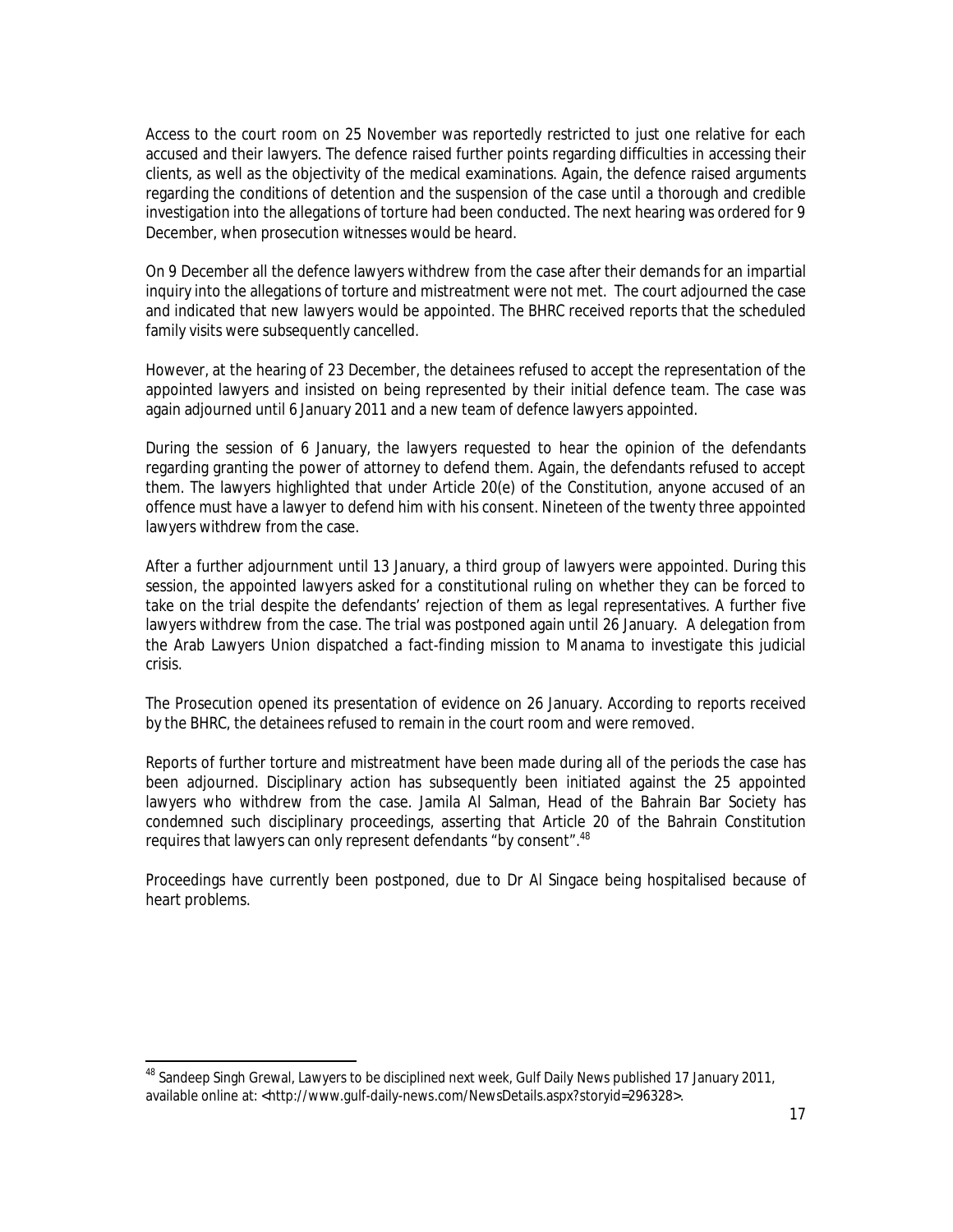# **Conclusions**

The tense atmosphere in which the BHRC's mission took place has affected all levels of the subsequent trial of the twenty five detainees and the serious failures to uphold the due process rights of the detainees at the early stages of investigation has resulted in irreparable damage to the subsequent trial. In light of this, the BHRC shares the concerns of other individuals and international bodies that the progress made by the Kingdom of Bahrain in the promotion and protection of human rights is being undone.

Foremost in this, the BHRC remains very concerned at the widespread and persistent allegations of mistreatment and torture of political detainees. Whilst these allegations cannot be fully verified because of a lack of access to the detainees, the allegations are credible, in light of a body of evidence in support from the detainees' accounts to the court, from the lawyers and families, and from medical evidence of injuries.

If the allegations are untrue it remains singularly within the Government's hands to demonstrate such. The Government of Bahrain has not accepted the recommendations of many bodies, including the BHRC, to set up an independent investigation into the allegations and for independent doctors to be allowed access to the detainees or for the Public Prosecutor to provide the medical records of the doctor to the defence.

BHRC notes that the holding of detainees *incommunicado* is contrary to international law, and it is unacceptable that the detainees were only allowed to see their lawyers in private, for the first time, at the court hearing on 28 October. In the case of Dr Al Singace, this was two and a half months after his arrest. The failure to allow an independent medical review of the detainees is also unacceptable, and the combination of these factors tends to support the allegations of mistreatment.

It is alleged that confessions have been forced by torture and mistreatment by security officials prior to interrogation by the Public Prosecutor. However, there are also worrying reports that mistreatment continued after that stage, and indeed continued after the trial commenced. Such accounts are compounded by the difficulties faced by the defence lawyers in gaining access to their clients and information of the charges against them. The interrogations occurred without the detainees being allowed access to legal advice, or sight of the allegations. It remains far from clear what the full case against the 25 accused is. There seems to be little evidence beyond the alleged confessions, and the accusations appear to be focused around the organisation of tyre-burning protests and dissemination of anti-Government propaganda, rather than activities which are properly to be characterised as "terrorism". The BHRC reiterates the concerns of the UN Special Rapporteur regarding Law No. 58 of 2006 under which the central 25 detainees are being held and urges the Government of Bahrain to reconsider the overly broad definition of terrorism, at variance with the principle legality.

In respect to the allegations of mistreatment of Jafaar Al Hasabi, BHRC notes that he is a dual British national. There has been limited consular access, complicated by the dual nationality status. The BHRC notes that the prohibition of torture is a *jus cogens* rule of customary international law. Lord Howell, Minister of State for Foreign and Commonwealth Affairs, has indicated that the government has this issue well in mind with the Ambassador monitoring the situation, and press reports have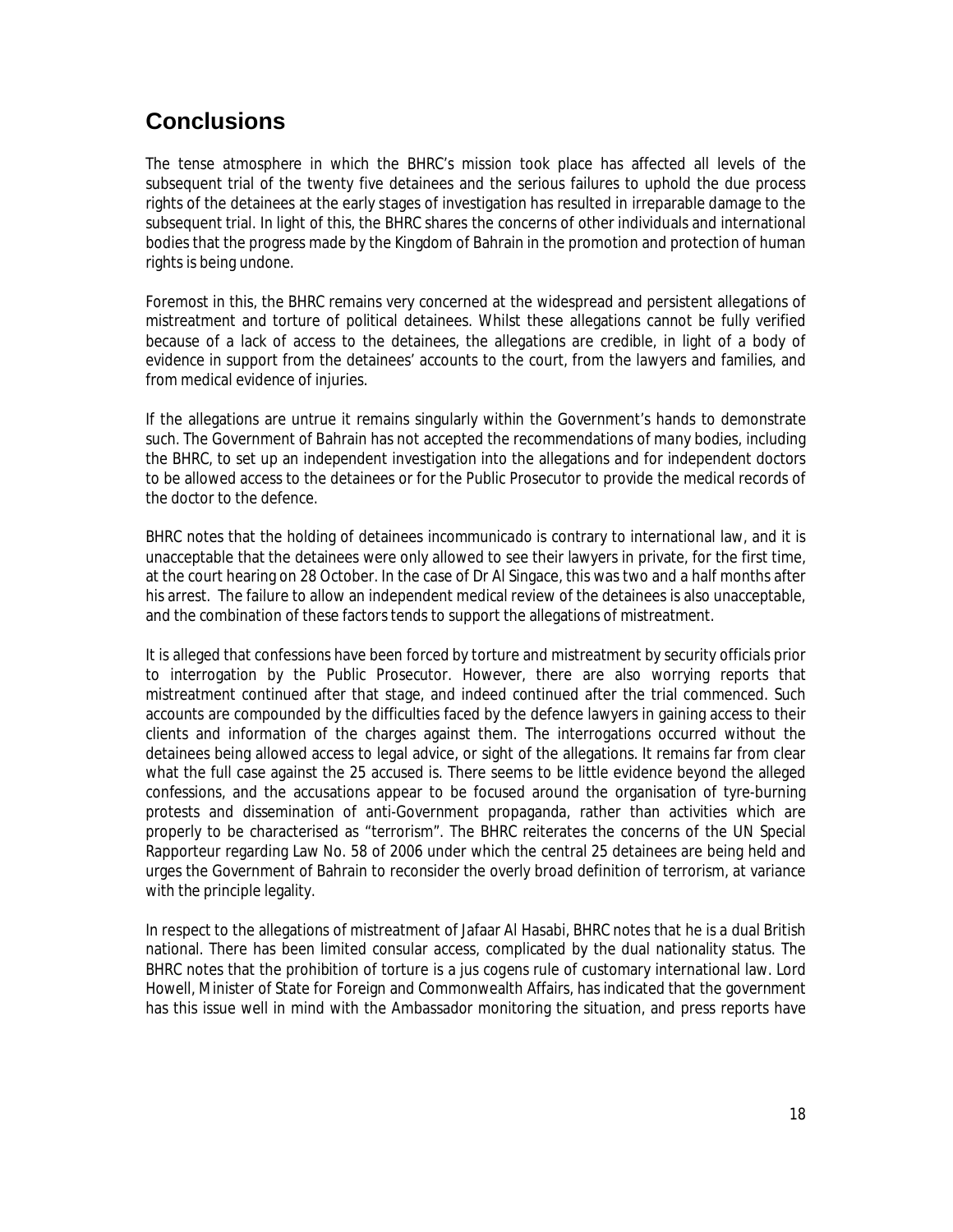noted that the Foreign Secretary himself has raised the issue with the Bahraini government.<sup>49</sup> It is therefore disturbing that Mr Hasabi's predicament continues without proper access or investigation.

Evidence as to the arrests indicates that detainees were taken without proper explanation, but without the violence which was alleged to have accompanied earlier 'security' arrests. However, BHRC is particularly concerned at the lack of information given to detainees and family members who have typically not known where their loved ones are being held for several weeks. Thereafter, normal visiting rights have been seriously curtailed, and visits have taken place in a highly restricted and intimidating atmosphere.

Accounts of the current progress of the trial continue to raise concerns that the fair trail guarantees enshrined in Bahraini and international law are not being fully upheld. Although the judge had initially allowed the detainees to air their allegations of mistreatment and torture, and ordered that they be given private access to their lawyers, it appears that the court has now indicated that there will be no further investigation into the background of the confessions. Without this a fair trial will not be possible. The extreme measures the defence lawyers took in withdrawing from the case is an indication of this.

In respect to the BHRS and the NIHR, the BHRC notes that there is an apparent tension in the Bahraini Government as to how the protection of human rights should be approached. On the one hand, the State has embarked on a crackdown on opposition activists, the appointment of an administrator over the BHRS, and has effective control of the NIHR set up expressly in compliance with the *Paris Principles*, contrary to its independence and autonomy. On the other hand, human rights activists generally enjoy a greater degree of freedom than elsewhere in the region, the King selected a respected activist to head the NIHR, and Ministers and senior officials are prepared to engage with international organisations in respect of concerns regarding human rights violations.

BHRC particularly notes the high-level access to which it has been accorded. The BHRC urges the Government of Bahrain to integrate the protection human rights at all levels of the State to ensure effective realisation and enjoyment of those rights within Bahraini society. It is of note that at a recent conference, Shaikh Rashid asserted: "We have laws that ensure protection of human rights, but we need to raise awareness about them."<sup>50</sup> In light of the interest shown in the mission, and the expressions of commitment to human rights standards, BHRC hopes that the realisation of these commitments will be reinforced by positive actions and the failings of the current system for ensuring transparency and accountability are addressed.

<sup>49</sup> Rupert Neate, *Hague Acts on Bankers held in Bahrain,* The Telegraph, 28 November 2010, available online at: <http://www.telegraph.co.uk/finance/newsbysector/banksandfinance/8165045/Hague-acts-on-bankers-heldin-Bahrain.html>.

<sup>50</sup> Basma Mohammed,*Rights push call to Arab nations,* Gulf Daily News, published 15 December 2010, available online at: <http://www.gulf-daily-news.com/NewsDetails.aspx?storyid=293860>.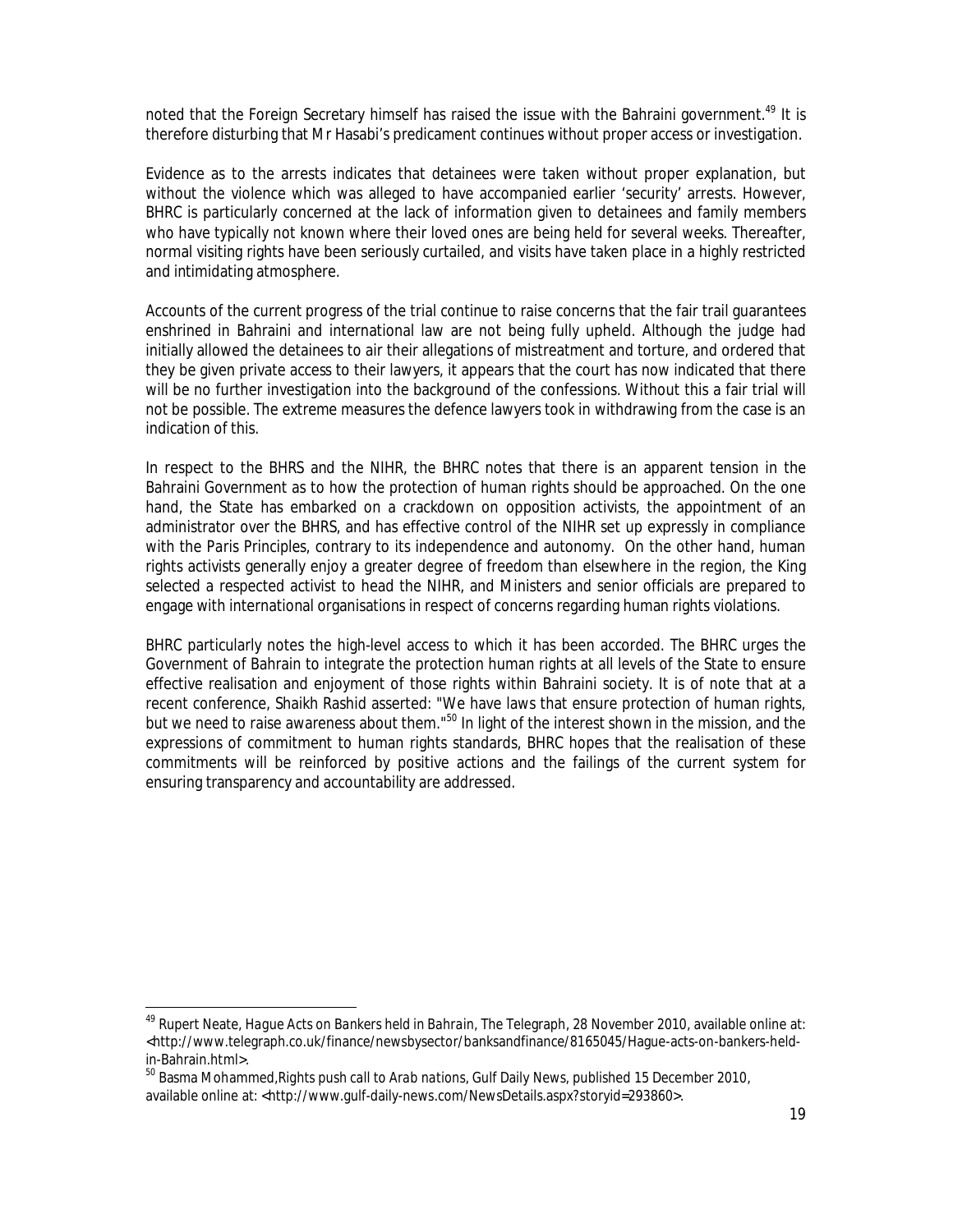## **Recommendations**

The BHRC notes the Recommendations in the BHRC 2010 Bahrain Report and urges the Government of Bahrain to address these. It further recommends that the Bahrain Government;

- Institutes a credible independent investigation into the allegations of human rights violations addressed in the body of this report;
- Immediately provides the detainees with full fair trial rights, including unfettered access to lawyers of their choice and independent doctors, full knowledge of the prosecution's case against them so as to enable them to prepare a proper defence, and suspends the trial until the full independent investigation into the alleged mistreatment is completed;
- Reviews Law No. 58 of 2006 in accordance with the recommendations of the UN Special Rapporteur to ensure the internationally recognised standards of detention and fair trial are upheld, including removing provisions which allow for detainees to held *incommunicado* and prohibiting access to legal representation.
- Reviews the structure and constitution of the NIHR with a view to ensure it is compliant with the independence and autonomy requirements of the *Paris Principles*.

The BHRC also welcomes the Ministry of Social Development's decision to remove the administrator to the BHRS.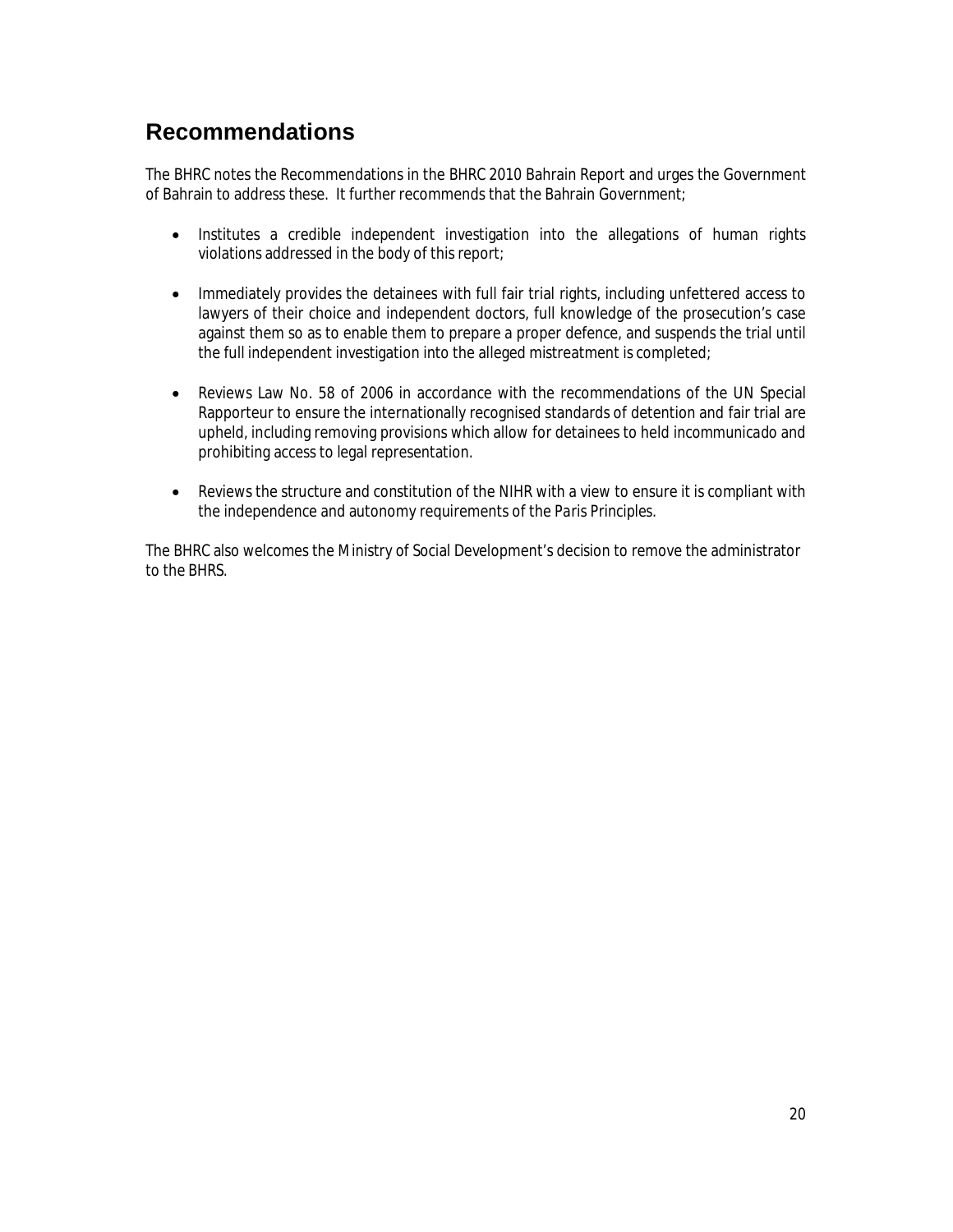### **Annex A**

The alleged charges included in the order constitute breaches of:

- Articles 44, 45, 92, 134/1, 165, 168(n), 172, 178, 179, 220/1, 277/1, 277 (*bis*), and 281 (*bis*) of the Penal Code, amended by Laws 21/1999 and 14/2008;
- Articles 1, 2(3), 3, 6/1 and 3, 22, and 24 of Law 58/2006 on the Protection of Society from Terrorist Acts; and
- Article 1/7, 10, 3/103, and 203 of Law 4/2001 on the Prohibition and Suppression of Money Laundering and Funding for Terrorism, amended by Law 54/2006.

**Relevant period:** July 2009 – 11 August 2010

Under the original referral order, the Public Prosecutor charged the following:

| Charge                                                                                                                                                                                                                                                                                                                                                                                                                                                                                                                                                                                                                                                                                                                                                          | Applicable defendant                                                                                                                                                                                                                                                                                                                                                                                                               |
|-----------------------------------------------------------------------------------------------------------------------------------------------------------------------------------------------------------------------------------------------------------------------------------------------------------------------------------------------------------------------------------------------------------------------------------------------------------------------------------------------------------------------------------------------------------------------------------------------------------------------------------------------------------------------------------------------------------------------------------------------------------------|------------------------------------------------------------------------------------------------------------------------------------------------------------------------------------------------------------------------------------------------------------------------------------------------------------------------------------------------------------------------------------------------------------------------------------|
| 1. Established a group in violation of the law—the first defendant administered the group—<br>for the purpose of advocating the obstruction of constitutional provisions and laws,<br>preventing the public authorities from performing their jobs, infringing on personal liberties<br>and the public and private rights of citizens, and harming national unity. Terrorism was one of<br>the methods to achieve these ends. Namely, they composed the aforementioned group and<br>extended it with the funds necessary to execute their plans to create turmoil and<br>disturbances; spread chaos through riots, sabotage, and arson; and resist the authorities,<br>with the aim of undermining security and the public order and destabilizing the country. | . Abd al-Jalil 'Abdullah Yusif al-Sinkis<br>2. Muhammad Habib al-Saffaf<br>3. Hasan `Ali Hasan Mushayma`<br>4. Sa`id `Abd al-Nabi Muhammad Shihabi<br>5. Sa`id Mirza Ahmad `Ali (Sa`id al-Nuri)<br>6. Muhammad Sa`id Musa al-Sahlawi<br>7. `Abd al-Hadi `Abdullah Mahdi Hasan Jum`a al-Mukhudar<br>8. `Abd al-Ghani `Isa `Ali `Isa al-Khanjar<br>9. Abdullah `Isa al-Mahrus (Mirza al-Mahrus)<br>10. Ja`far Ahmad Jasim al-Hassabi |
| 2. Joined the group established in violation of the law—defendants 2 to 10 held leadership<br>positions in it—for the purpose of advocating the obstruction of constitutional provisions and<br>laws, preventing the public authorities from performing their jobs, infringing on personal<br>liberties and the public and private rights of citizens, and harming national unity. Terrorism                                                                                                                                                                                                                                                                                                                                                                    | 11. `Ali Hasan `Abdullah `Abd al-Imam<br>12. Sayyid`Aqil Ahmad`Ali Mahfuz<br>13. al-Hurr Yusif Muhammad Sabikh<br>14. Ahmad Jawad Ahmad Jawad al-Firdan                                                                                                                                                                                                                                                                            |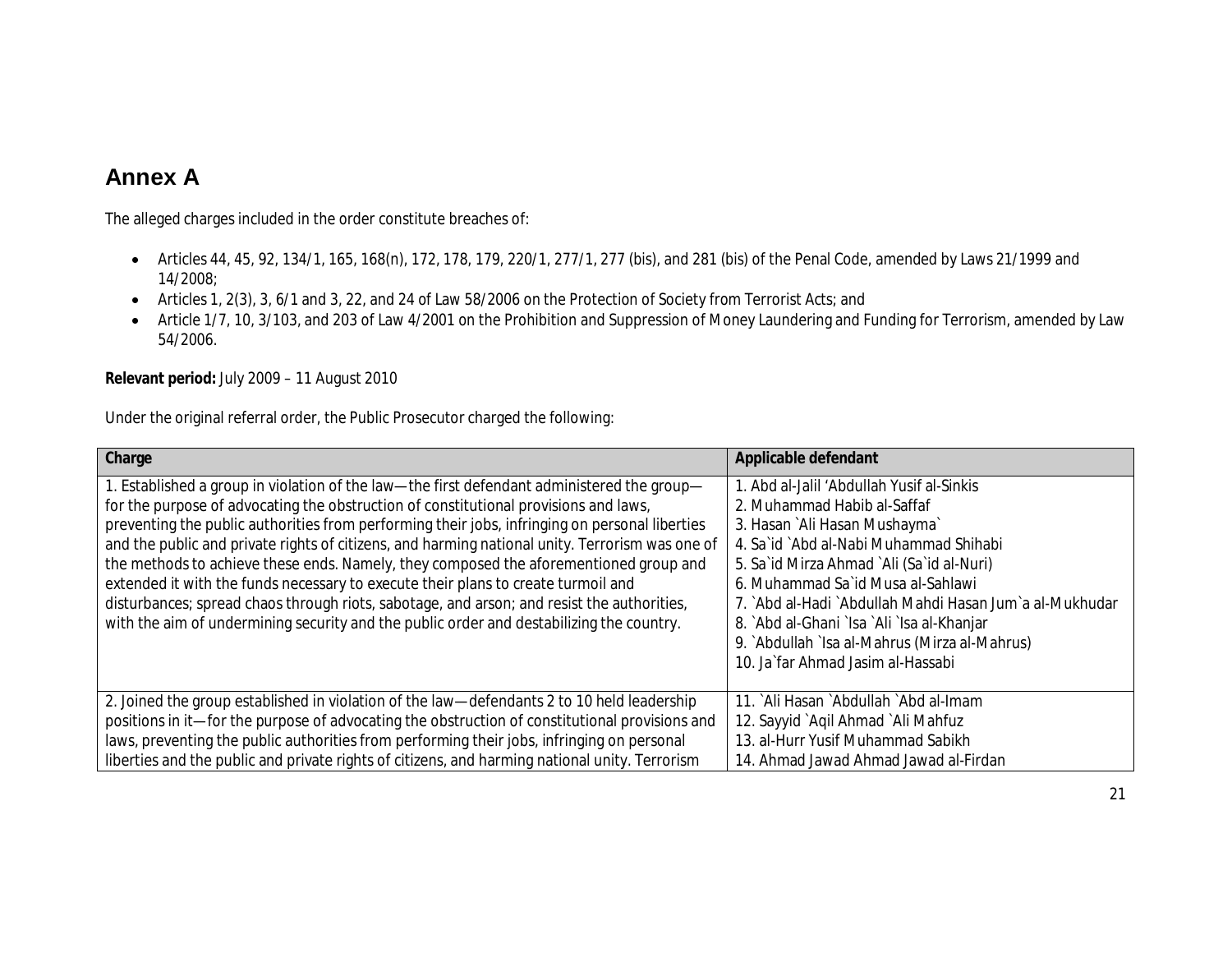| was one of the methods to achieve these ends. Namely, they joined the aforementioned<br>group with full knowledge of its methods in order to execute its plans to create turmoil and<br>disturbances; spread chaos through riots, sabotage, and arson; and resist the authorities,<br>with the aim of undermining security and the public order and destabilizing the country.                                                                                                                                                                                                                                                                                                                                                                                                                                                                                                                                                                                                                                                                      | 15. `Ali Jawad Ahmad Jawad al-Firdan<br>16. `Abd al-Amir Yusif `Ali Malullah<br>17. Salman Naji Salman<br>18. `Abd al-Amir Ja`far Rashid al-`Aradi<br>19. Hasan Hamad Salih al-Haddad<br>20. Mahmud Ramadan Muhammad Sha`ban<br>21. Suhayl Mahdi Salih `Ali<br>22 Husayn `Umran Husayn `Umran<br>23. Abd al-Hadi `Abdullah al-Saffar<br>24. Ahmad Jamshir Fayruz<br>25. Ibrahim Tahir Muhammad al-Shaykh                                                                                                                     |
|-----------------------------------------------------------------------------------------------------------------------------------------------------------------------------------------------------------------------------------------------------------------------------------------------------------------------------------------------------------------------------------------------------------------------------------------------------------------------------------------------------------------------------------------------------------------------------------------------------------------------------------------------------------------------------------------------------------------------------------------------------------------------------------------------------------------------------------------------------------------------------------------------------------------------------------------------------------------------------------------------------------------------------------------------------|------------------------------------------------------------------------------------------------------------------------------------------------------------------------------------------------------------------------------------------------------------------------------------------------------------------------------------------------------------------------------------------------------------------------------------------------------------------------------------------------------------------------------|
| 3. Collected and gave funds to the group named in charges one and two with the full<br>knowledge of its engagement in terrorist activity.                                                                                                                                                                                                                                                                                                                                                                                                                                                                                                                                                                                                                                                                                                                                                                                                                                                                                                           | 1. Abd al-Jalil 'Abdullah Yusif al-Sinkis<br>2. Muhammad Habib al-Saffaf<br>3. Hasan `Ali Hasan Mushayma`<br>4. Sa'id `Abd al-Nabi Muhammad Shihabi<br>5. Sa`id Mirza Ahmad `Ali (Sa`id al-Nuri)                                                                                                                                                                                                                                                                                                                             |
| 4. Participated in assemblies in public places involving more than five persons with the<br>purpose of undermining public security and committing the crimes of assault on assets and<br>properties, and assault on police officers with the use of force and violence. In the execution<br>of the planned purpose of the assembly, of which they had full knowledge, the following<br>crimes were committed:<br>a. They used force and violence against public servants with the intention of<br>prompting them to wrongfully abstain from carrying out one of their official duties.<br>Namely, they used force and violence with members of the police force charged with<br>dispersing their assembly, using stones, iron rods, and Molotov cocktails, intending to<br>prevent the police from performing their duty. They did not succeed in their aims.<br>b. They started fires liable to endanger people and property. Namely, they threw<br>flaming objects at things as described in the interrogations in service of a terrorist<br>aim. | 12. Sayyid `Aqil Ahmad `Ali Mahfuz<br>13. al-Hurr Yusif Muhammad Sabikh<br>14. Ahmad Jawad Ahmad Jawad al-Firdan<br>15. `Ali Jawad Ahmad Jawad al-Firdan<br>16. `Abd al-Amir Yusif `Ali Malullah<br>17. Salman Naji Salman<br>18. `Abd al-Amir Ja`far Rashid al-`Aradi<br>19. Hasan Hamad Salih al-Haddad<br>20. Mahmud Ramadan Muhammad Sha`ban<br>21. Suhayl Mahdi Salih `Ali<br>22 Husayn `Umran Husayn `Umran<br>23. Abd al-Hadi `Abdullah al-Saffar<br>24. Ahmad Jamshir Fayruz<br>25. Ibrahim Tahir Muhammad al-Shaykh |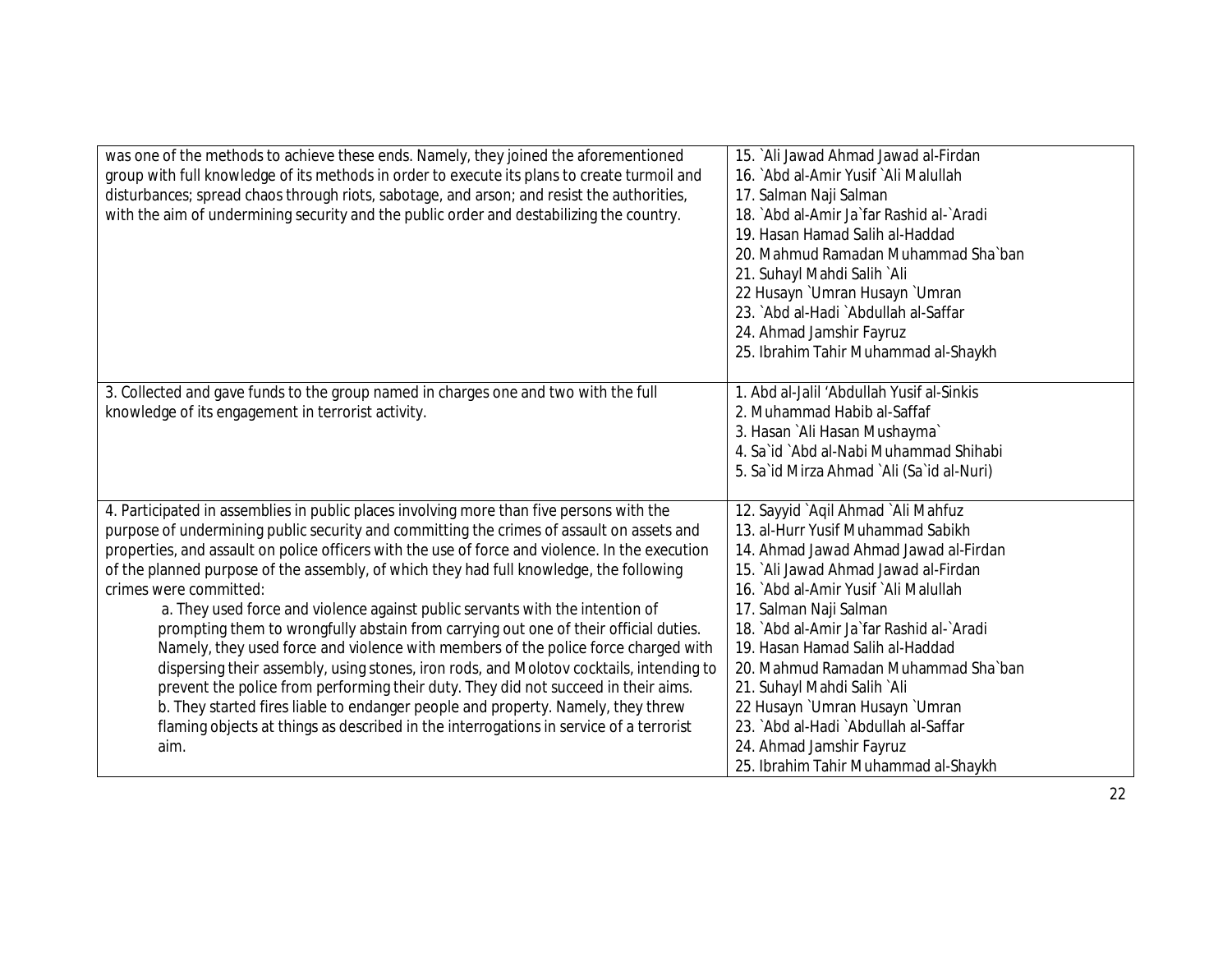| 5. Manufactured, possessed, and maintained flammable containers and materials made from<br>them, with the intention of using them to endanger people and property.                                                                                                                                                                                                                                                                 | 13. al-Hurr Yusif Muhammad Sabikh<br>14. Ahmad Jawad Ahmad Jawad al-Firdan<br>15. `Ali Jawad Ahmad Jawad al-Firdan                                                                                                                                                                                                                                                                              |
|------------------------------------------------------------------------------------------------------------------------------------------------------------------------------------------------------------------------------------------------------------------------------------------------------------------------------------------------------------------------------------------------------------------------------------|-------------------------------------------------------------------------------------------------------------------------------------------------------------------------------------------------------------------------------------------------------------------------------------------------------------------------------------------------------------------------------------------------|
| 6. Participated by way of inciting, agreeing to, and aiding the crimes named in charges four<br>and five. Namely, they incited the defendants named therein and agreed with them to<br>perpetrate the acts. Defendants one through five aided them by extending the funds<br>necessary to assemble the tools and means used in the crimes. The crimes occurred pursuant<br>to this incitement, agreement, and aid.                 | 1. Abd al-Jalil 'Abdullah Yusif al-Sinkis<br>2. Muhammad Habib al-Saffaf<br>3. Hasan `Ali Hasan Mushayma`<br>4. Sa'id `Abd al-Nabi Muhammad Shihabi<br>5. Sa`id Mirza Ahmad `Ali (Sa`id al-Nuri)<br>6. Muhammad Sa`id Musa al-Sahlawi<br>7. `Abd al-Hadi `Abdullah Mahdi Hasan Jum`a al-Mukhudar<br>8. `Abd al-Ghani `Isa `Ali `Isa al-Khanjar<br>9. `Abdullah `Isa al-Mahrus (Mirza al-Mahrus) |
| 7. Participated in assemblies in public places involving more than five persons with the<br>purpose of starting fires, destroying public and private property, assaulting security forces,<br>and undermining public security. They used violence to achieve the aim for which they<br>assembled.                                                                                                                                  | 1. Abd al-Jalil 'Abdullah Yusif al-Sinkis<br>3. Hasan `Ali Hasan Mushayma`<br>5. Sa`id Mirza Ahmad `Ali (Sa`id al-Nuri)<br>7. `Abd al-Hadi `Abdullah Mahdi Hasan Jum`a al-Mukhudar<br>8. `Abd al-Ghani `Isa `Ali `Isa al-Khanjar<br>9. Abdullah `Isa al-Mahrus (Mirza al-Mahrus)                                                                                                                |
| 8. Bahraini nationals, they intentionally disseminated false and tendentious news and rumors<br>about the country's internal affairs abroad liable to harm the stature and esteem of the state.<br>Namely, they disseminated news and rumors abroad regarding sectarian discrimination in the<br>country and the state authorities' injurious performance of their jobs.                                                           | 1. Abd al-Jalil 'Abdullah Yusif al-Sinkis<br>3. Hasan `Ali Hasan Mushayma`<br>4. Sa`id `Abd al-Nabi Muhammad Shihabi                                                                                                                                                                                                                                                                            |
| 9. a. Publicly incited to hatred and contempt of the ruling regime orally and in writing as<br>elaborated in detail in the interrogations.<br>b. Publicly incited against and showed contempt for a particular class of people, orally and in<br>writing. Namely, they denigrated naturalized Bahraini citizens and advocated boycotting<br>them and forcing them out of the country, in a way liable to disturb the public peace. | 1. Abd al-Jalil 'Abdullah Yusif al-Sinkis<br>11. `Ali Hasan `Abdullah `Abd al-Imam                                                                                                                                                                                                                                                                                                              |